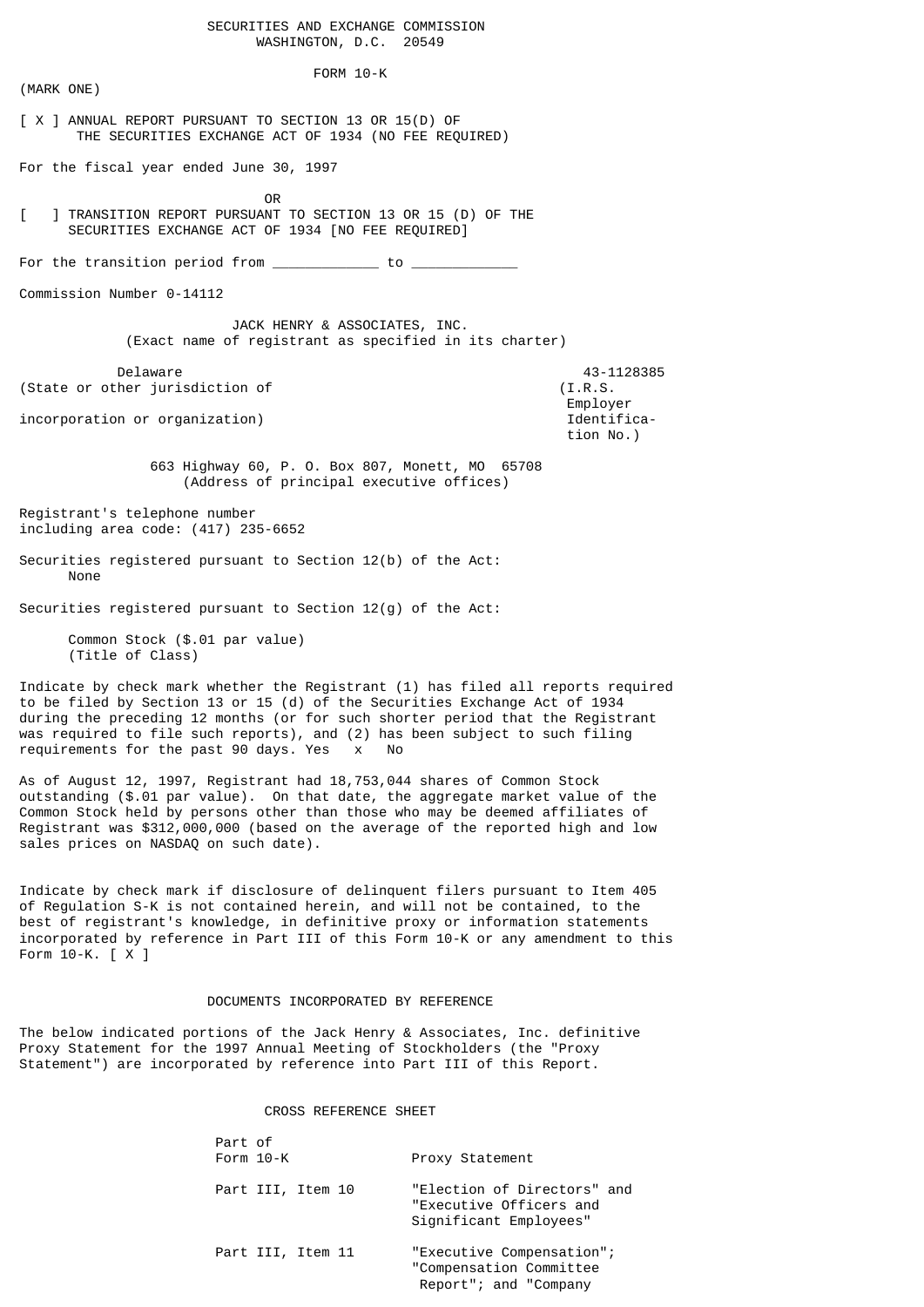## Performance"

Part III, Item 12 **Stock Ownership of Certain**  Stockholders" and "Election of Directors"

#### PART I ITEM 1. BUSINESS

## INTEGRATED BANKING SOFTWARE SYSTEMS

OVERVIEW -- Jack Henry & Associates, Inc. ("JHA" or the "Company") provides integrated computer systems for in-house and service bureau data processing to banks and other financial institutions. JHA has developed several banking applications software systems which it markets, along with the computer hardware, to financial institutions throughout the United States. JHA also performs data conversion, software installation and software customization for the implementation of its systems, and provides continuing customer maintenance/support services after the systems are installed.

MARKETS AND COMPETITION -- JHA's primary market consists of the approximately 9,500 commercial banks in the United States with less than \$10 billion in total assets. Community banks account for approximately 9,400 of that number. The population of community banks decreased by 3% in 1996. In 1996, statistics reported in "Automation in Banking 1997" showed that financial institutions spent approximately \$22 billion on hardware, software, services and telecommunications. In-house vendors have 58% of the commercial banks as customers. Centralized off-site service bureaus provide data processing for 37% of the banks, down from two-thirds in the mid 80's. Many organizations provide data processing to banks through a service bureau approach. Some service bureaus are affiliated with large financial institutions which may have other relationships with potential bank customers, but this is less prevalent than in the past. Typically, a bank which is making a data processing decision will consider both service bureau and in-house alternatives.

Of the small-to-mid-size banks with in-house installations, 44% utilize IBM hardware, 24% NCR and 22% Unisys Corporation, respectively. All other vendors were under 5% shares of the in-house community bank market. In 1996, eight of the top ten software providers in this market, ranked by number of installed customers, offered their products on IBM hardware. According to that survey, JHA had the most installed customers (approximately 1260 at 12-31-96) of the IBM providers. Only one other software provider had a larger customer base than JHA. Although the top ten software providers accounted for about 86% of inhouse systems installed, the study identified 20 other software vendors in this arena. That number has been declining in recent years.

JHA believes that the primary competitive factors in software selection are comprehensiveness of applications, features and functions, flexibility and ease of use, customer support, references of existing customers, and hardware preferences and pricing. The price of the software and the related services is also a significant competitive factor which may be determinative, particularly for smaller banks. Management believes that JHA's results and the size of its customer base indicate that JHA generally compares favorably in the competitive factors. However, the in-house banking software industry contains several such companies, based upon the size of their respective customer bases. Over half of the most successful competitors utilize IBM hardware.

PRODUCTS AND SERVICES -- JHA's business and operations include three major categories which are software and installation, maintenance/support and hardware. Software includes the development and licensing of applications software systems and the conversion, installation and customization services required for the customer's installation of the systems. Maintenance/support consists of the ongoing services to assist the customer in operating the systems and to modify and update the software to meet changes in banking. Hardware relates to the sale (often referred to as remarketing) of both the computer equipment and the equipment maintenance on which the JHA software systems operate. Also, included in hardware is the resale of forms and supplies during the last three years. The following table illustrates the significance of each of these three areas, expressed as a percentage of total revenues:

|                                     | Year Ended June 30, |      |      |  |  |
|-------------------------------------|---------------------|------|------|--|--|
|                                     | 1997                | 1996 | 1995 |  |  |
| Software licensing and installation | 28%                 | 27%  | 33%  |  |  |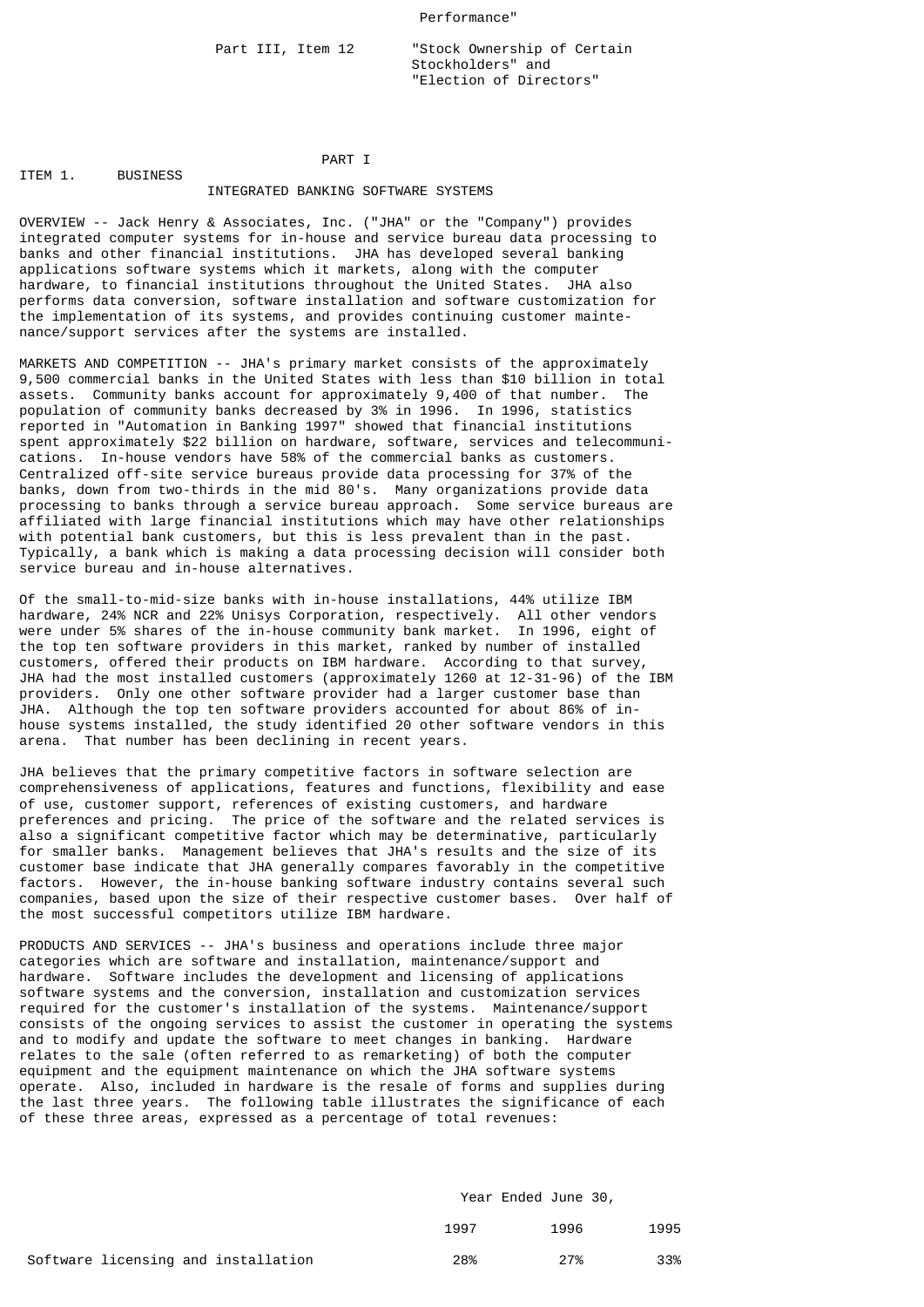| Maintenance/support and services | 33%  | 33%  | 23%  |
|----------------------------------|------|------|------|
| Hardware sales                   | 39%  | 40%  | 44%  |
| Total Revenues                   | 100% | 100% | 100% |

JHA's primary banking software systems are CIF 20/20(TM) and the Silverlake System $(R)$ . CIF 20/20 is the latest version of a series of systems that has evolved from JHA's original system which was first installed in 1977. It is written using RPG/400 to take advantage of the relational data base features and functions of the IBM AS/400(TM). CIF/36, CIF/34 and CIF/32 are all predecessors of this software system, which ran on IBM System 36, 34 and 32 hardware. CIF 20/20 operates on IBM AS/400 and IBM System 36 hardware and is designed primarily for financial institutions with total assets ranging up to \$300 million. The Silverlake System was developed (rather than having been migrated from equipment with other architecture) by JHA in 1986 and 1987 to take advantage of the relational data base characteristics of IBM System 38 and AS/400 hardware. It is designed generally for somewhat larger banks than CIF 20/20 and multi-bank groups ranging up to \$10 billion in total assets. The computer equipment now being offered extends this system into the low end of the large bank arena, previously limited to "mainframe" computer systems. JHA is one of the few vendors that offers its customers truly native software products for use on the AS/400.

Each of the systems consists of several, fully integrated, applications software modules, such as Deposits, Loans, and General Ledger, and the Customer Information File (which is a centralized file containing customer data for all applications). The systems make extensive use of parameters established by the customer. The systems can be interfaced with (connected to) a variety of peripheral devices used in bank operations including teller machines, on-line teller terminals and magnetic character readers. JHA software is designed to provide maximum flexibility in meeting a bank's data processing requirements within a single system, minimizing data entry.

JHA devotes significant effort and expense to develop and continually upgrade and enhance its software. Upgrades and enhancement efforts are directed primarily through prioritized lists prepared by its national users organization and in response to changes in the banking environment. Bank regulation, by federal and state banking agencies, has a significant impact on JHA's software since JHA must maintain its systems in compliance with those regulations. JHA's research and development expenditures were \$2,019,000, \$2,047,000 and \$1,264,000 in FY '97, '96 and '95, respectively. Portions of the expenditures are required to be capitalized when incurred and then amortized to expense in subsequent periods. Including the effect of this amortization, the amount of research and development costs charged to expense in those years is \$2,045,000, \$1,775,000 and \$1,114,000, respectively.

The Company licenses CIF 20/20 and the Silverlake System under standard license agreements which provide the customer with a fully-paid, nonexclusive, nontransferable right to use the software for a term of 25 years on a single computer and for a single financial institution location upon payment of the license fee. Generally, license fees are payable 25% upon execution of a license agreement, 65% upon delivery of the software, and the balance at the installation of the last application module. The Company provides a limited warranty for its unmodified software for a period of 60 days from delivery. Under the warranty, the Company will correct any program errors at no additional charge to the customer.

JHA claims a proprietary interest in its software programs, documentation, methodology and know-how. It also utilizes copyright protection, trademark registration, trade secret laws and contract restrictions to protect its interest in these products.

JHA also provides data conversion and software installation services to assist its customers in implementing their JHA software system. JHA provides these services on an hourly or a fixed-fee basis, depending on the customers' preference. After a customer installation is complete, the customer is encouraged (but not required) to contract with JHA for software maintenance/support. These services, which are provided for an annual fee include updates of the software to meet regulatory requirements and telephone support to assist the customer in operating the system. JHA also offers maintenance services for hardware, providing customers who have contracted for this service with "one-call" system support covering hardware, system software and applications software. The hardware maintenance contract is between JHA and its customer. The actual hardware maintenance is performed by the hardware manufacturer under a contract between the manufacturer and JHA.

JHA also offers emergency facilities backup to its CIF 20/20 customers using its Bank Business Recovery Services ("BBRS"). This is a self-contained unit containing the computer equipment needed to provide bank data processing. It can be driven to a subscriber's location in the event their equipment is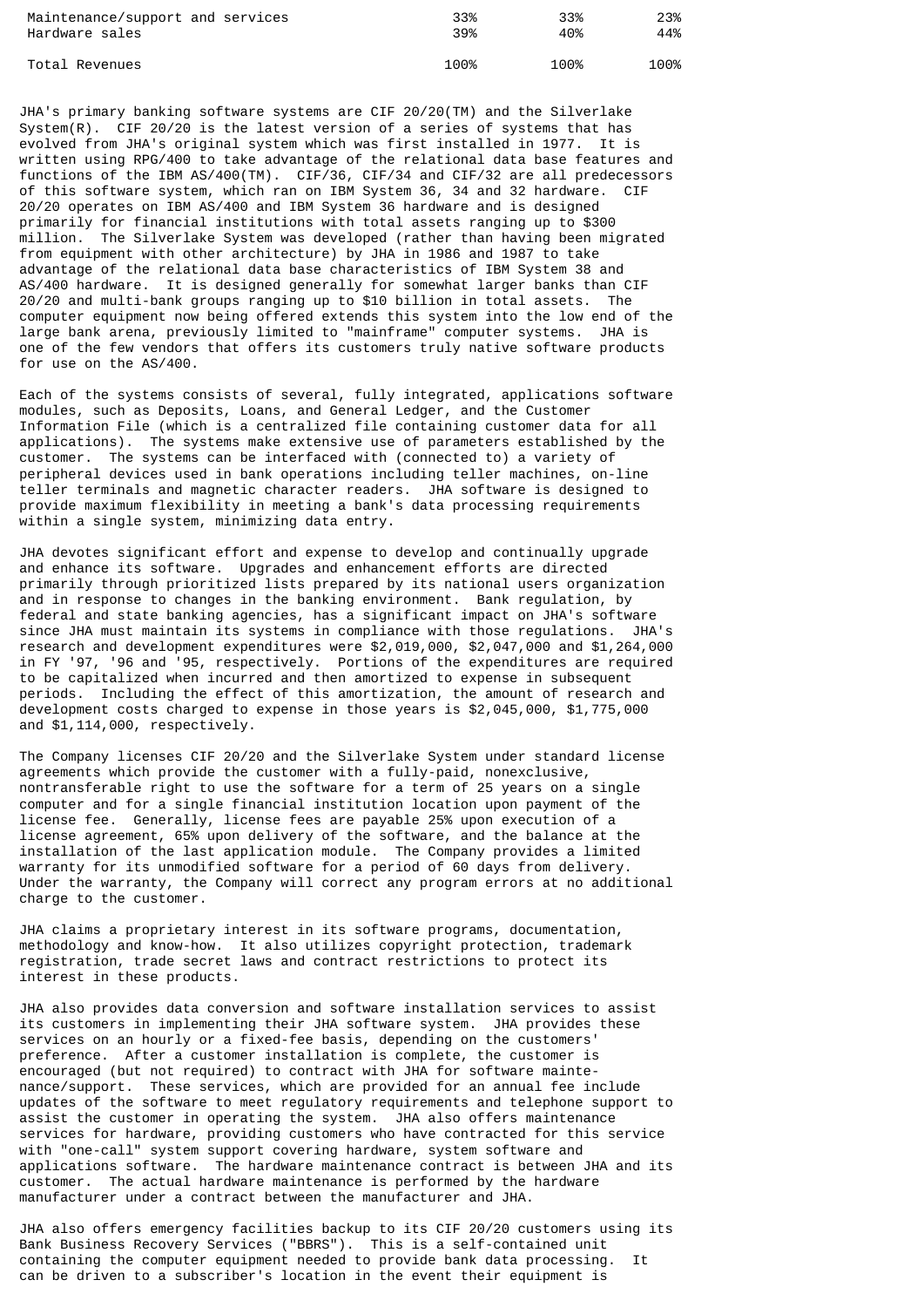Silverlake System(R) is a registered trademark of Jack Henry & Associates, Inc. CIF 20/20(TM) is a trademark of Jack Henry & Associates, Inc. AS/400(TM) is a trademark of International Business Machines Corporation.

Hardware manufacturers enter into marketing and other arrangements with software companies, such as JHA, because each depends upon the products of the other. These arrangements generally include financial incentives paid by the manufacturer to the software company. They may be structured as hardware commissions based upon hardware sold by the manufacturer in conjunction with the company's software or as a remarketer arrangement. A remarketer arrangement allows the software company to purchase hardware from the manufacturer at a discount and sell (remarket) it to customers along with the company's software. Remarketer arrangements usually require the software company to assume more of the marketing and customer contact responsibilities. The margin earned by a remarketer on hardware it sells is generally greater than the amounts received on commission arrangements. Only a minor portion of JHA s revenues are realized from commission arrangements. Remarketer arrangements are generally not exclusive. All of the major hardware manufacturers, except one, have more than one software company as remarketers of their hardware in the banking industry. Effective January 1, 1997, JHA renewed its industry remarketer (IR) agreement with IBM that has a two year term. The Company continues to operate under the IBM Business Partner marketing program.

The IR agreement allows JHA to sell IBM's newest mid-range computer system, the AS/400, along with its banking software system. It also allows JHA to provide upgraded and additional equipment to its existing IBM customers. IBM hardware maintenance will also continue to be offered to customers, providing "one-call" customer support service for hardware, system software and applications software support.

MARKETING -- JHA markets its products throughout the United States using sales representatives who are employed by and work directly for JHA. The Company offers both Silverlake System, CIF 20/20 and its other ancillary products through the efforts of its company sales representatives.

JHA's primary market is commercial banks. JHA has not devoted significant marketing and sales efforts to other financial institutions such as savings and loans or credit unions. JHA does have some savings and loan and savings bank customers, but most of them operate more like a commercial bank than a traditional thrift institution. With its current range of products, JHA systems are appropriate for all but the largest regional money center banks. Most of the sales effort and success has been in banks from \$2 million to \$2 billion in total assets.

JHA also has a few installations in the Caribbean and one in West Africa through the marketing efforts of its small foreign sales corporation, Jack Henry International Limited ("JHI"). JHI's international sales have historically accounted for substantially less than 5% of JHA's revenues.

The Company's backlog of business was \$29,671,000 at June 30, 1997. Backlog at August 31, 1997 was \$27,900,000.

## OTHER INFORMATION

**SUBSIDIARIES** From July 1, 1994 through June 30, 1997, the Company has had the following subsidiaries and affiliates:

| Company<br>Jack Henry Interna-<br>tional,<br>Ltd. | Effective Dates<br>July '86 - Present | Percent Ownership<br>100% | Comments<br>Markets USA products<br>outside the U.S.                                            |
|---------------------------------------------------|---------------------------------------|---------------------------|-------------------------------------------------------------------------------------------------|
| Silverlake System<br>Sdn Bhd                      | June '89 - March '96                  | 25%                       | Marketed, installed,<br>and supported the<br>Asian Pacific Ver-<br>sion of Silverlake<br>System |
| BankVision Software,<br>Ltd.                      | August '93 - Present                  | 100%                      | Markets banking<br>products outside the<br>U.S.                                                 |
| CommLink Corp.                                    | July '94 - Present                    | 100%                      | Markets ATM<br>switching products<br>and services                                               |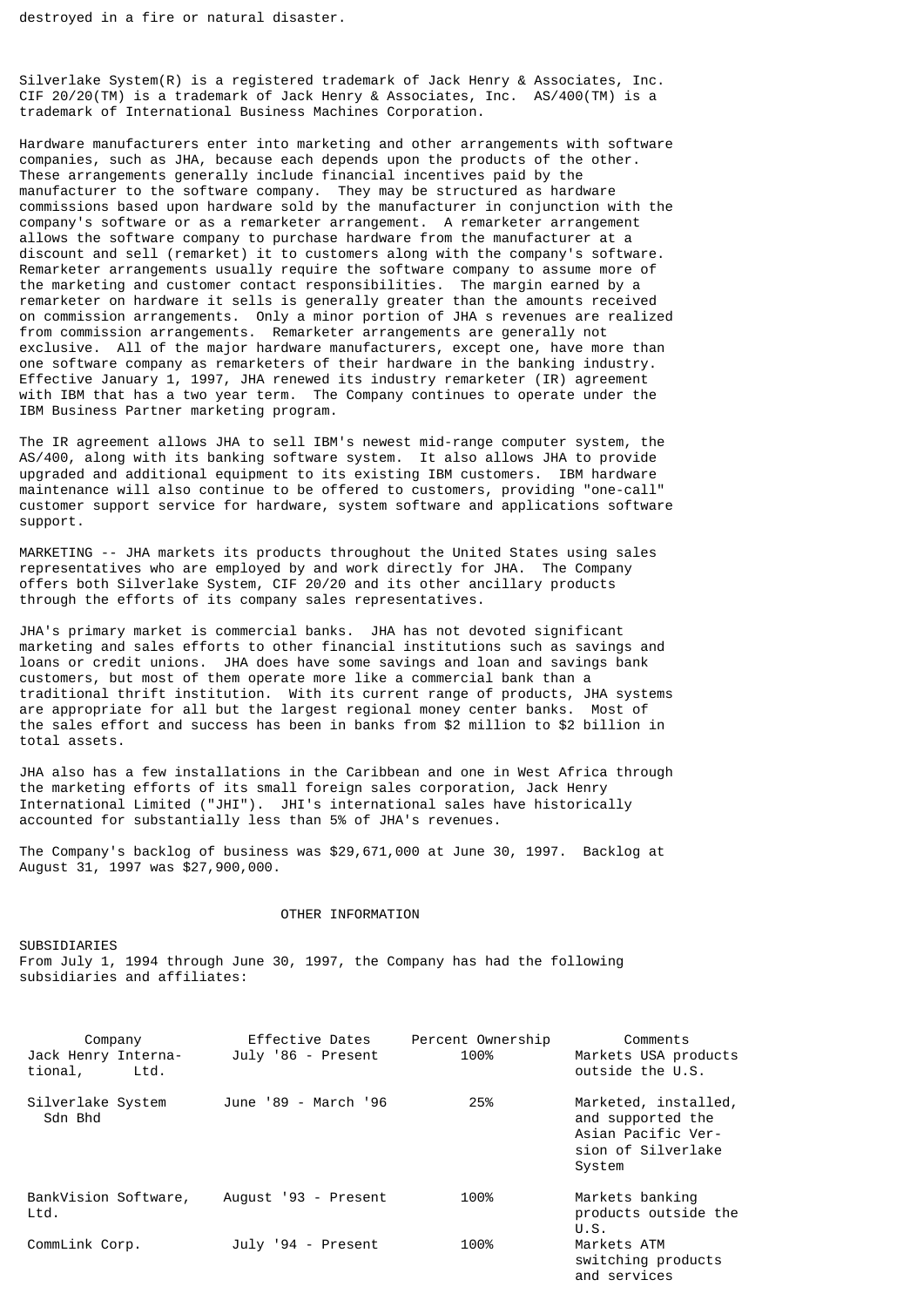| Liberty Software,<br>Inc.         | June '95 - June '96       | 100% | Marketed Liberty<br>system throughout<br>the U.S.      |
|-----------------------------------|---------------------------|------|--------------------------------------------------------|
| Central<br>Interchange, Inc.      | September 95 - June<br>96 | 100% | Marketed ATM<br>switching products<br>and services     |
| Liberty Banking<br>Services, Inc. | September 96 - June<br>97 | 100% | Marketed service<br>bureau in Rocky<br>Mountain region |

## CORPORATE HISTORY

JHA was incorporated in Missouri in 1977 and was privately held until November 1985 when it sold 725,000 shares of its common stock to the public (along with 375,000 shares sold by stockholders). JHA also reincorporated in Delaware at that time. The Company became subject to periodic reporting and certain other requirements of the Securities Exchange Act of 1934 as a result of that initial public stock offering. The common stock was then qualified for quotation on the National Market System of the NASDAQ interdealer quotation system. The Company's stock symbol is JKHY.

The Company paid a 50% stock dividend March 3, 1992, March 8, 1993, and March 13, 1997. It also paid a 33 1/3% stock dividend March 10, 1994. These combined with new shares issued under stock options exercised and shares issued to purchase businesses have increased the total number of shares of common stock outstanding to 18,753,044 as of August 12, 1997.

## EMPLOYEES

As of August 1, 1997, the Company had 447 full-time employees. The Company's employees are not covered by a collective bargaining agreement and there have been no labor-related work stoppages. The Company considers its employee relations to be good.

## ITEM 2. PROPERTIES

The Company owns approximately 52 acres located in the town of Monett, MO on which it maintains four existing office buildings and a maintenance building. It also owns a building in Houston, TX which houses its CommLink unit. The Company owns an office building in Angola, IN. Office space owned totals approximately 59,000 square feet. Leased office facilities in various cities in the United States totals approximately 47,000 square feet.

The Company owns four aircraft which are utilized for business purposes. Many of the Company's customers are located in communities which do not have easily accessible commercial airline service. The Company uses its airplanes in connection with installation, maintenance and sales of its systems. Transportation costs for installation and other customer services are billed to the Company's customers. The Company leases property, which includes real estate, a hangar, and related facilities at the Monett, MO municipal airport. In addition, JHA leases a smaller plane for shorter flights and fewer passengers.

# ITEM 3. LEGAL PROCEEDINGS

None.

ITEM 4. SUBMISSION OF MATTERS TO A VOTE OF SECURITY HOLDERS

None.

## PART II

## ITEM 5. MARKET FOR REGISTRANT'S COMMON EQUITY AND RELATED STOCKHOLDER MATTERS

The Company's common stock is traded in the over-the-counter market and is quoted on the NASDAQ - National Market System under the symbol JKHY. The following table shows the reported closing sales prices for the common stock during the last two fiscal years. Prices and cash dividends have been adjusted for stock dividends as appropriate.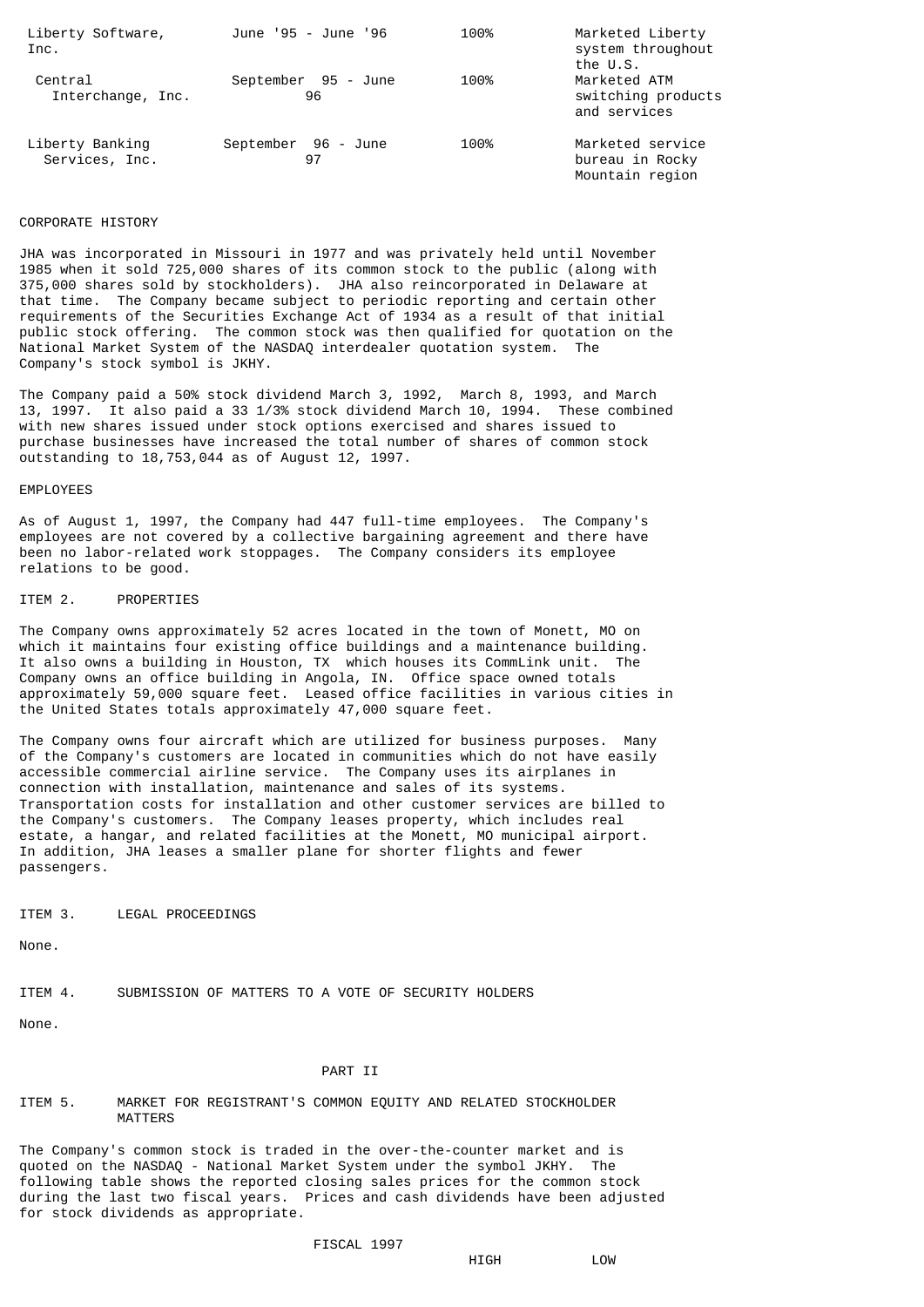| First Ouarter  | \$24,08 | \$16.67 |
|----------------|---------|---------|
| Second Quarter | 27.83   | 20.25   |
| Third Quarter  | 27.17   | 20.63   |
| Fourth Quarter | 24.75   | 17.50   |

Fiscal 1996

| First Ouarter  | \$13.83 | \$9.50 |
|----------------|---------|--------|
| Second Quarter | 17.00   | 12.67  |
| Third Quarter  | 17.17   | 13.58  |
| Fourth Quarter | 23.17   | 16.25  |

A cash dividend of \$.0333 per share was paid September 23, 1994 and December 15, 1994. Cash dividends of \$.0383 per share were paid March 15, 1995, May 26, 1995, September 22, 1995 and December 12, 1995. Cash dividends of \$.0467 per share were paid March 14, 1996, May 29, 1996, September 24, 1996 and December 10, 1996. A cash dividend of \$.053 was paid March 13, 1997 and \$.055 was paid May 28, 1997. Further, a cash dividend of \$.055 per share was declared on August 26, 1997, payable September 23, 1997 to stockholders of record on September 8, 1997.

The Company established a practice of paying quarterly dividends at the end of FY 1990. Payment of dividends will continue to be at the discretion of the Board of Directors and will depend, among other factors, upon the earnings, capital requirements, and operating and financial condition of the Company. The Company does not foresee any changes in its dividend practices in the immediate future.

As of August 20, 1997, there were 5,389 holders of the Company's common stock. On that same date the last sale price of the common shares as reported on NASDAQ was \$24.625 per share.

# ITEM 6. SELECTED FINANCIAL DATA

 Selected Financial Information (In Thousands, Except Per Share Information)

|                                                                                                            | YEAR ENDED JUNE 30, |          |    |           |    |                  |    |                   |          |                |
|------------------------------------------------------------------------------------------------------------|---------------------|----------|----|-----------|----|------------------|----|-------------------|----------|----------------|
| INCOME STATEMENT DATA                                                                                      |                     | 1997     |    | 1996      |    | 1995             |    | 1994              |          | 1993           |
| Gross revenue (1)                                                                                          |                     | \$82,600 |    | \$67,558  |    | \$46,124         |    | \$38,390          |          | \$32,589       |
| Income from continuing opera-<br>tions<br>Income (loss) from discontinued<br>operations (net of applicable |                     | \$15,755 |    | \$12,268  |    |                  |    | $$7,978$ $$6,259$ |          | \$5,272        |
| income taxes) (2)                                                                                          |                     | \$ (450) |    | \$(2,620) |    |                  |    |                   | \$       | 101            |
| Extraordinary income from<br>Unisys settlement<br>Net income                                               |                     | \$15,305 |    | \$9,648   |    | $$7,978$ \$6,259 |    |                   | \$       | 886<br>\$6,259 |
| Income (loss) per share $(3)$ :                                                                            |                     |          |    |           |    |                  |    |                   |          |                |
| Continuing operations                                                                                      | \$                  | .83      | \$ | .65       | \$ | $.44 \&$         |    | .35               | \$       | .30            |
| Discontinued operations<br>Extraordinary income                                                            | \$                  | (.03)    | \$ | (.14)     |    |                  |    |                   | \$<br>\$ | .01<br>.05     |
| Net income                                                                                                 | \$                  | .80      | \$ | .51       | \$ | .44              | \$ | .35               | \$       | .36            |
| Dividends declared per share                                                                               | \$                  | .20      | \$ | .17       | \$ | . 15             | \$ | .13               | \$       | .11            |

## JUNE 30,

| <b>BALANCE SHEET DATA</b>       | 1997                     | 1996                | 1995                          | 1994     | 1993                |
|---------------------------------|--------------------------|---------------------|-------------------------------|----------|---------------------|
| Working capital<br>Total assets | \$15,490<br>\$82,069     | \$6,895<br>\$60,401 | \$ (666)<br>\$58,721 \$38,347 | \$11,181 | \$7,394<br>\$29,908 |
| Long-term debt                  | $\overline{\phantom{a}}$ |                     |                               | -        |                     |
| Stockholders' equity            | \$52,782                 | \$37,418            | \$29,484                      | \$23,650 | \$17,639            |

Notes: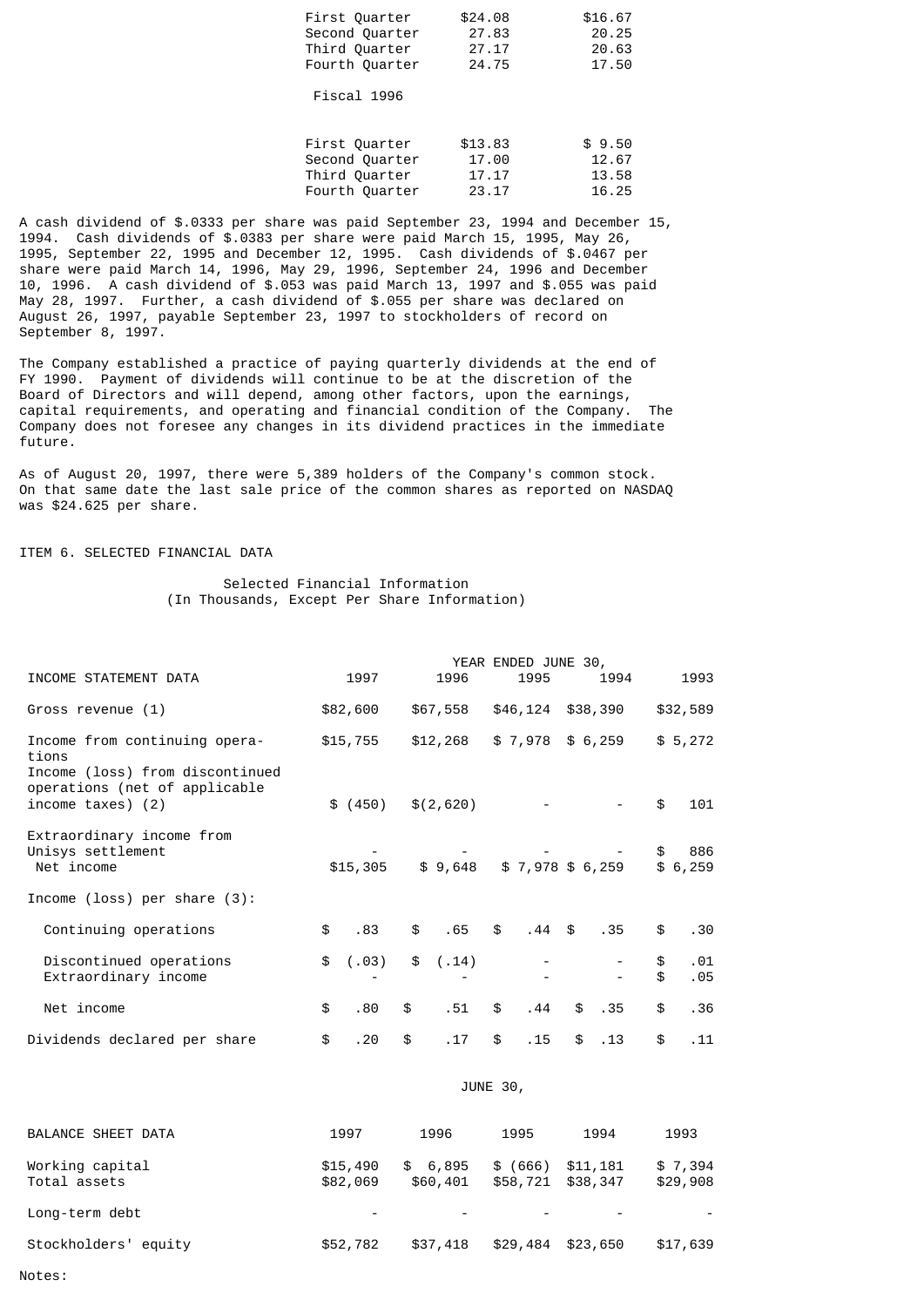- (1) Gross revenue includes software licensing and installation revenues; support revenues; and hardware sales; less sales returns and allowances.
- (2) Income and losses from any discontinued operations is reported as such from the appropriate date in each respective case.
- (3) Per share data have been adjusted to reflect the 50% stock dividends paid in prior years.
- ITEM 7. MANAGEMENT'S DISCUSSION AND ANALYSIS OF RESULTS OF OPERATIONS AND FINANCIAL CONDITION

# RESULTS OF OPERATIONS

Introduction - All of the revenues (and costs and expenses) in the statement of operations relate to JHA's continuing operations, i.e., the installation and support of banking software systems that JHA developed and the marketing of the JHA software along with computer hardware manufactured by others to provide a complete data processing system for in-house or outsourced operations in financial institutions.

Total revenues, presented in the statement of operations, include software licensing and installation revenues; maintenance/support and services revenues; and hardware sales and commissions which includes revenues from the sale of forms and supplies.

Business operations for FY '97 and '96 continues to reflect JHA's success in its market niche. JHA s approach of expanding its product and service offerings to provide a top quality, comprehensive data processing installation for its customers helps to drive their success. Results of operations for JHA's banking system business in each of the last two fiscal years are discussed separately below.

FY '97

REVENUE - The Company continued great strides forward with each major component of revenue contributing to the record \$82,600,000, - a 22% increase. Increased demand for the Company s flagship products continued to be a driving force in the revenue growth. Other significant growth contributors were electronic transaction fees, service bureau and customer support fees - all increasing at similar levels.

COST OF SALES - Cost of sales increased 22%, equaling the rate of revenue growth. Cost of hardware increased 26% while cost of services only increased 18%.

GROSS PROFIT - Gross profit increased 22%, consistent with the revenue increase. This change helped to keep the gross margin at 50%, the same level as last year.

OPERATING EXPENSES - The 17% increase in operating expenses was favorable when compared to the revenue and gross profit increase. The selling and marketing increase (21%) was directly related to the increase in revenues.

OTHER INCOME - Other income rose 27% over last year, primarily due to the increased amount of invested funds throughout the current year than during last year.

DISCONTINUED OPERATIONS - The Company incurred a \$450,000 loss from discontinued operations, down significantly from last year. Due to a planned sale not closing, the Company is further evaluating its options regarding BankVision.

FY '96

REVENUE - Total revenues which set another new record were \$67,558,000, up 46% over last year. Each major component of revenue increased significantly above the previous year's mark. The Company has had six consecutive years of each revenue component increasing and establishing new record levels.

Increased demand for the Company's application software was the driving force for software and installation revenues. Acquisitions provided \$10,900,000 of the increase with additional demand and increased electronic transaction fees the next most significant contributors to the maintenance/support and service increase. Hardware revenues experienced increases primarily as a result of increased demand and increased forms and supply sales through acquisitions. Each major component of revenue is expected to increase, but not necessarily at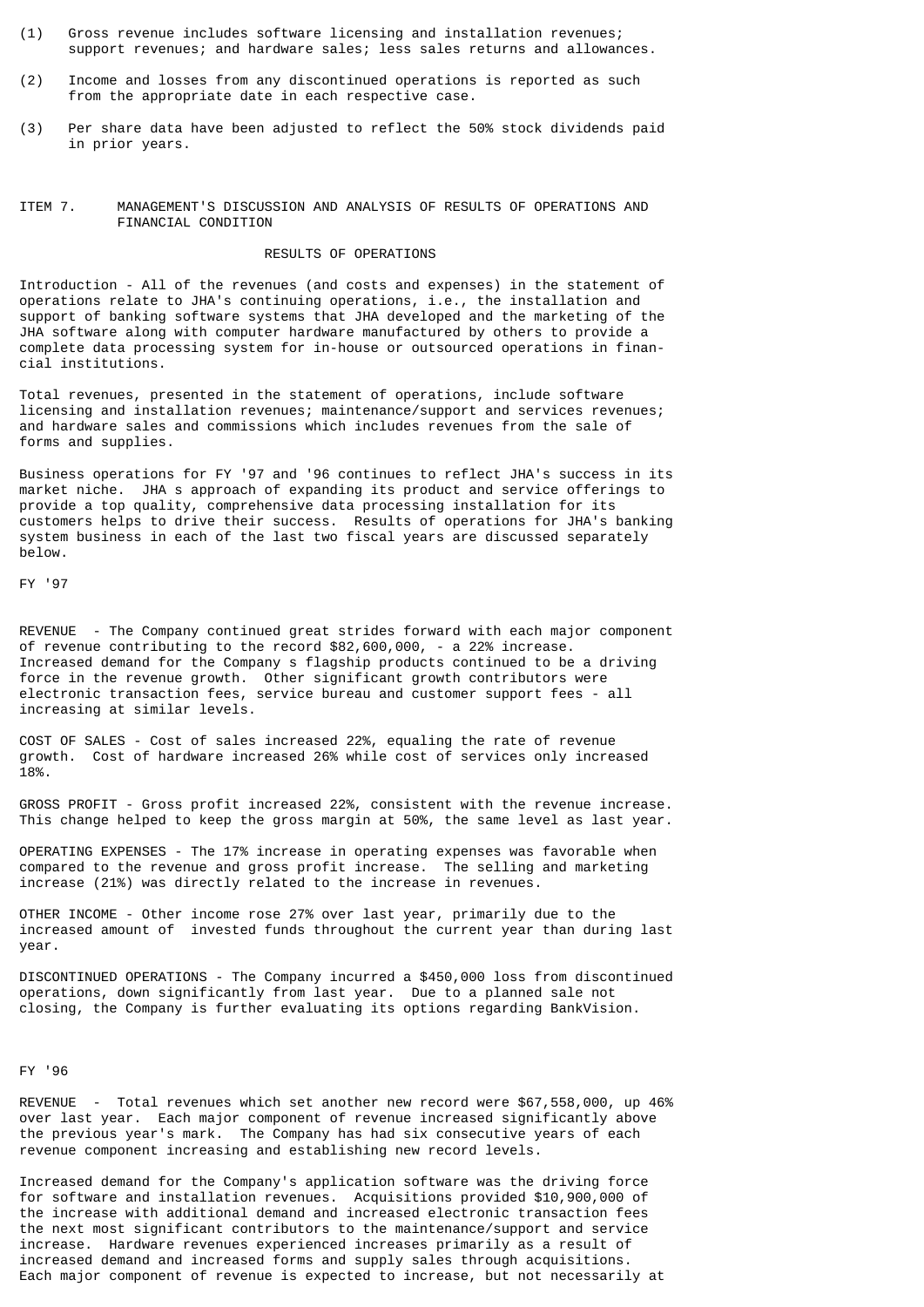the same rate as the past year. Also, over the longer term, the hardware component of revenue could become a smaller and smaller portion.

COST OF SALES - Cost of sales increased 46%, consistent with the revenue increase. Each major component had an increase with the most significant increase occurring in cost of services. Acquisitions during the last 13 months contributed \$6,800,000 to the cost of services increase.

GROSS PROFIT - Overall gross profit increased 47%, in line with the increase in total revenues. Further, the gross margin percentage was at 50%, unchanged from last year's rate.

OPERATING EXPENSES - The 30% increase in operating expenses was quite low compared to the 47% increase in gross profit. This strongly supports the Company's ability to leverage more profit to the bottom line as it continues<br>growing Selling and marketing costs experienced the largest increase. This growing. Selling and marketing costs experienced the largest increase. increase in spending is directly related to the increase in revenues and the resulting gross profit.

OTHER INCOME - The overall level of other income is down from last year due primarily to lower levels of invested funds during the current year and higher cash outlays for acquisitions.

# FINANCIAL CONDITION

Liquidity - JHA's liquidity position (cash plus short-term investments minus working capital borrowings) at June 30, 1997 increased significantly from last year. The total was \$13,867,000 versus \$8,080,000 last year. The Company generated significantly higher cash flows from operations, but the additional outlays for capital expenditures (some of which resulted from acquisitions) and dividends held liquidity growth to its current level. Working capital more than doubled from \$6,895,000 last year to \$15,490,000 in the current year.

The Company believes its liquid assets on hand and those generated from operations are sufficient to meet its cash requirements for FY '98. Cash and investments are expected to increase during the first quarter of FY '98 as the annual software maintenance billings in trade receivables at June 30, 1997 are collected. The Company expects to utilize its \$4,000,000 credit line minimally during the next fiscal year.

Capital Requirements and Resources - JHA generally uses existing resources and funds generated from operations to meet its capital requirements. Capital expenditures of \$10,313,000 were made for expansion of facilities and additional equipment to provide for the Company's current and future growth. The most significant individual outlays were for upgrades and additions to the corporate aircraft. The Company has no long-term debt and anticipates capital expenditures could approach \$6,000,000 during the next fiscal year. These will be funded from funds generated by operations.

Subsequent to June 30, 1997, the Company's Board of Directors declared a cash dividend of \$.055 per share on its common stock payable on September 23, 1997 to stockholders of record as of September 8, 1997. Current funds from operations should be adequate for this purpose. The Board has indicated that it plans to continue paying dividends so long as the Company's financial picture continues to be favorable.

ITEM 8. FINANCIAL STATEMENTS AND SUPPLEMENTARY DATA

# Index to Financial Statements

| Financial Statements:                                                            |
|----------------------------------------------------------------------------------|
| Consolidated Statements of Income,<br>Years Ended June 30, 1997, 1996 and 199514 |
| Consolidated Balance Sheets,                                                     |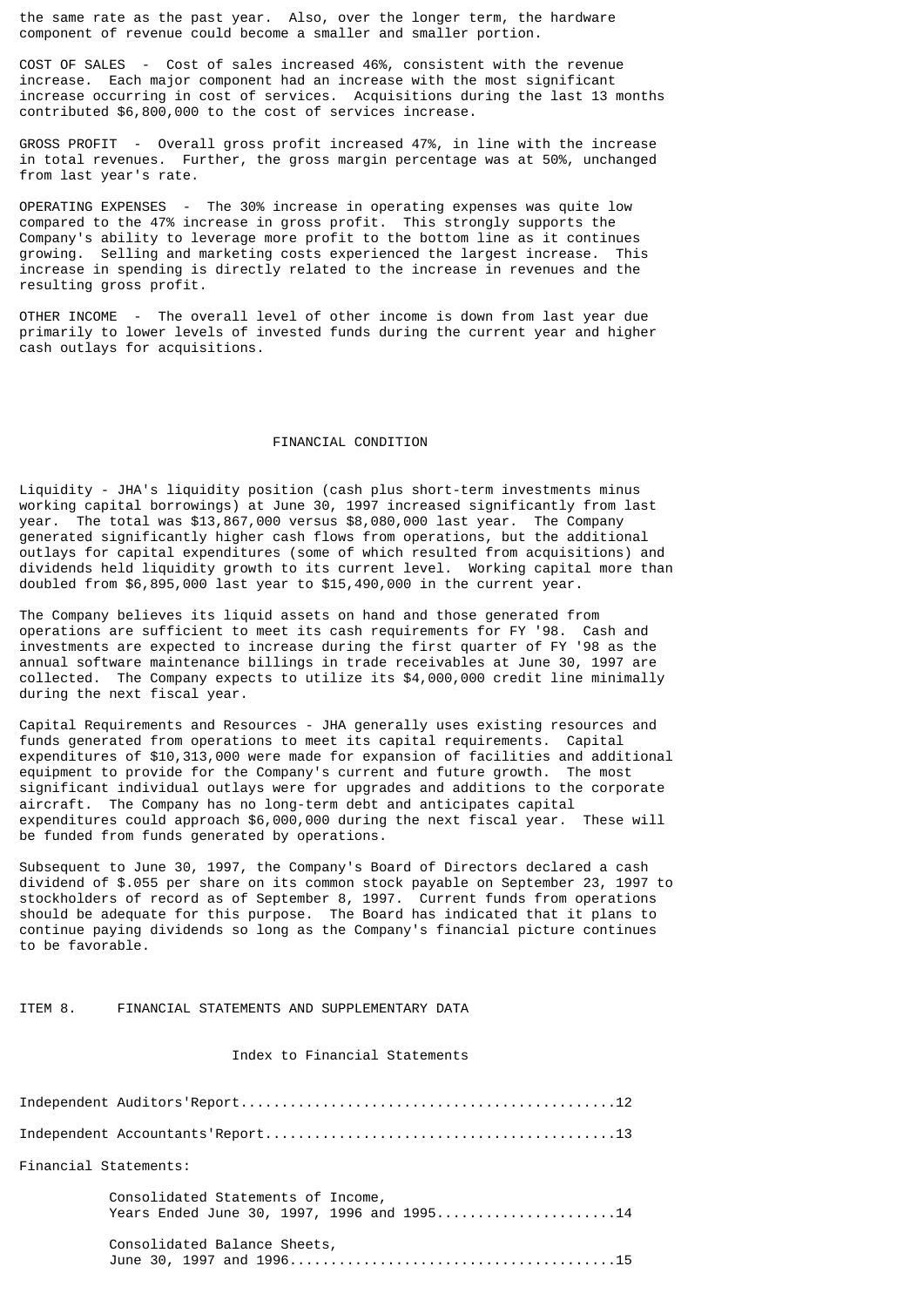Consolidated Statements of Changes in Stockholders' Equity, Years Ended June 30, 1997, 1996 and 1995......................16

 Consolidated Statements of Cash Flows, Years Ended June 30, 1997, 1996 and 1995.........................17

Notes to Consolidated Financial Statements....................18

Financial Statement Schedules:

There are no schedules included because they are not applicable or the required information is shown in the consolidated financial statements or notes thereto.

INDEPENDENT AUDITORS' REPORT

To the Board of Directors of Jack Henry & Associates, Inc.:

We have audited the accompanying consolidated balance sheet of Jack Henry & Associates, Inc. and its subsidiaries (the "Company") as of June 30, 1997 and the related consolidated statement of income, stockholders' equity, and cash flows for the year then ended. These consolidated financial statements are the responsibility of the Company's management. Our responsibility is to express an opinion on these consolidated financial statements based on our audit.

We conducted our audit in accordance with generally accepted auditing standards. Those standards require that we plan and perform the audit to obtain reasonable assurance about whether the financial statements are free of material misstatement. An audit includes examining, on a test basis, evidence supporting the amounts and disclosures in the financial statements. An audit also includes assessing the accounting principles used and significant estimates made by management, as well as evaluating the overall financial statement presentation. We believe that our audit provides a reasonable basis for our opinion.

In our opinion, such consolidated financial statements present fairly, in all material respects, the financial position of the Company at June 30, 1997 and the results of its operations and its cash flows for the year then ended in conformity with generally accepted accounting principles.

DELOITTE & TOUCHE LLP

August 15, 1997 St Louis, Missouri

Independent Accountants Report

Board of Directors Jack Henry & Associates, Inc. Monett, Missouri

We have audited the accompanying consolidated balance sheet of JACK HENRY & ASSOCIATES, INC. AND SUBSIDIARIES as of June 30, 1996, and the related consolidated statements of income, changes in stockholders equity and cash flows for each of the two years in the period ended June 30, 1996. These financial statements are the responsibility of the Company s management. Our responsibility is to express an opinion on these financial statements based on our audits.

We conducted our audits in accordance with generally accepted auditing standards. Those standards require that we plan and perform the audit to obtain reasonable assurance about whether the financial statements are free of material misstatement. An audit includes examining, on a test basis, evidence supporting the amounts and disclosures in the financial statements. An audit also includes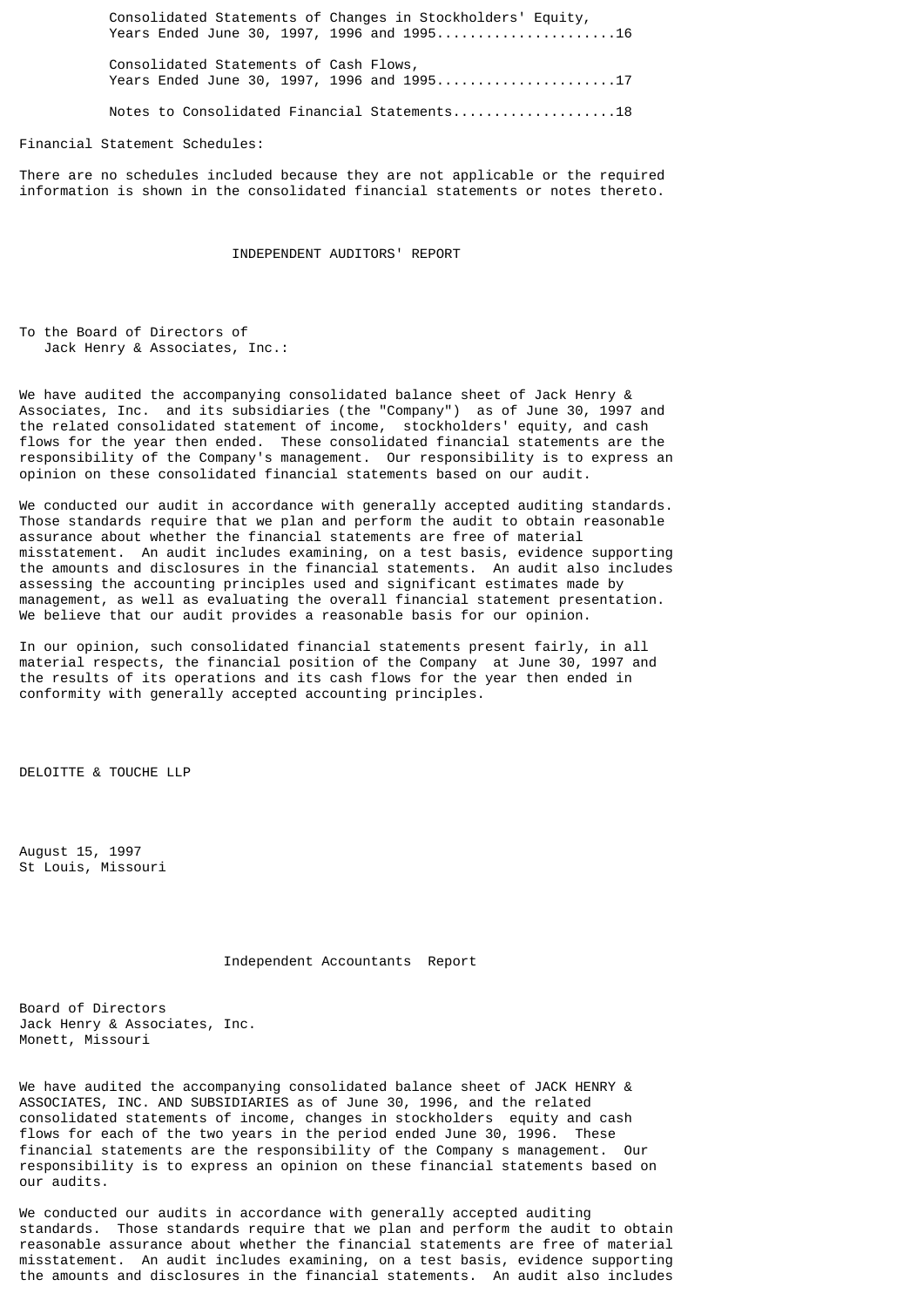assessing the accounting principles used and significant estimates made by management, as well as evaluating the overall financial statement presentation. We believe that our audits provide a reasonable basis for our opinion.

In our opinion, the consolidated financial statements referred to above present fairly, in all material respects, the financial position of JACK HENRY & ASSOCIATES, INC. AND SUBSIDIARIES as of June 30, 1996, and the results of its operations and its cash flows for each of the two years in the period ended June 30, 1996, in conformity with generally accepted accounting principles.

# Baird Kurtz & Dobson

August 22, 1996 Joplin, Missouri

# JACK HENRY & ASSOCIATES, INC. AND SUBSIDIARIES CONSOLIDATED STATEMENTS OF INCOME (In Thousands, Except Per Share Data)

| <b>REVENUES</b>                                                                                                | 1997                                     |          | YEAR ENDED JUNE 30,<br>1996              |          | 1995                                     |
|----------------------------------------------------------------------------------------------------------------|------------------------------------------|----------|------------------------------------------|----------|------------------------------------------|
| Software licensing & installation<br>Maintenance/support & service<br>Hardware<br>Total                        | \$22,955<br>27,433<br>32,212<br>\$82,600 |          | \$18,111<br>22,595<br>26,852<br>\$67,558 |          | \$15,063<br>10,458<br>20,603<br>\$46,124 |
| COST OF SALES                                                                                                  |                                          |          |                                          |          |                                          |
| Cost of hardware<br>Cost of services<br>Total                                                                  | \$22,397<br>18,679<br>\$41,076           |          | \$17,764<br>15,829<br>\$33,593           |          | \$15,181<br>7,765<br>\$22,946            |
| <b>GROSS PROFIT</b>                                                                                            | \$41,524                                 |          | \$33,965                                 |          | \$23,178                                 |
| OPERATING EXPENSES<br>Selling and marketing<br>Research and development<br>General and administrative<br>Total | \$9,162<br>2,045<br>6,076<br>\$17,283    |          | \$7,573<br>1,775<br>5,411<br>\$14,759    |          | \$5,395<br>1,114<br>4,866<br>\$11,375    |
| OPERATING INCOME FROM CONTINUING OPERATIONS<br>Percent of total revenue                                        | \$24,241<br>29.3%                        |          | \$19,206<br>28.4%                        |          | \$11,803<br>25.6%                        |
| OTHER INCOME<br>Interest, net<br>\$<br>Other, net<br>\$<br>Total                                               | 660<br>186<br>846                        | \$<br>\$ | 541<br>126<br>667                        | \$<br>\$ | 746<br>93<br>839                         |
| INCOME FROM CONTINUING OPERATIONS BEFORE<br>INCOME TAXES                                                       | \$25,087                                 |          | \$19,873                                 |          | \$12,642                                 |
| PROVISION FOR INCOME TAXES                                                                                     | 9,332                                    |          | 7,605                                    |          | 4,664                                    |
| INCOME FROM CONTINUING OPERATIONS                                                                              | \$15,755                                 |          | \$12,268                                 | \$       | 7,978                                    |
| LOSS FROM DISCONTINUED OPERATIONS<br>\$                                                                        | 450                                      | \$       | 2,620                                    | \$       | $\overline{\phantom{a}}$                 |
| NET INCOME                                                                                                     | \$15,305                                 | \$       | 9,648                                    | \$       | 7,978                                    |
| Income from continuing operations per share<br>\$                                                              | .83                                      | \$       | .65                                      | \$       | .44                                      |
| \$<br>Loss from discontinued operations per share                                                              | .03                                      | \$       | .14                                      |          | $\sim$                                   |
| \$<br>Net income per share                                                                                     | .80                                      | \$       | .51                                      | \$       | .44                                      |
| Weighted average shares outstanding                                                                            | 19,072                                   |          | 18,726                                   |          | 18,074                                   |

See notes to consolidated financial statements.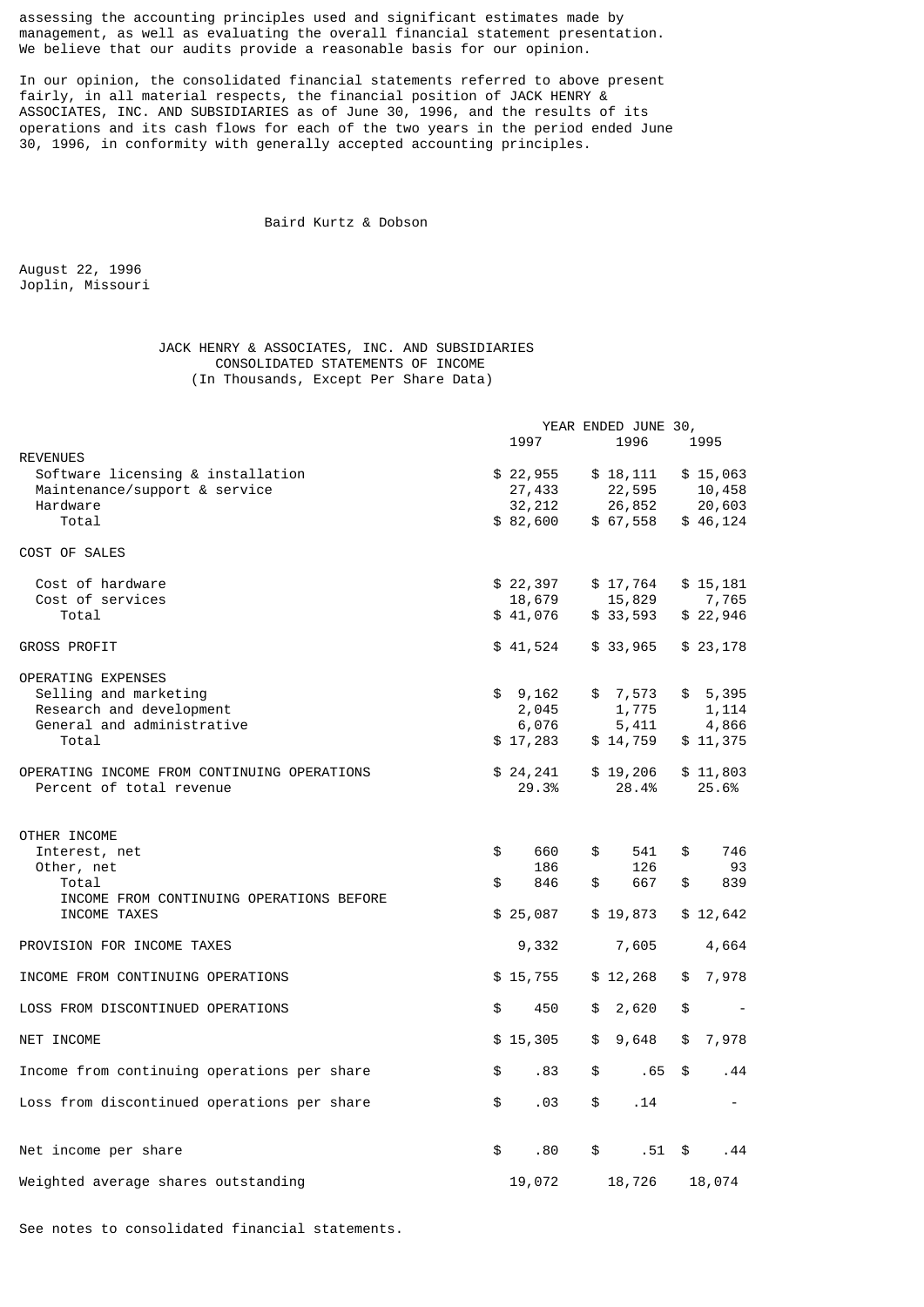# JACK HENRY & ASSOCIATES, INC. AND SUBSIDIARIES CONSOLIDATED BALANCE SHEETS (In Thousands, Except Share Data)

|                                                              |          | JUNE 30, |
|--------------------------------------------------------------|----------|----------|
| <b>ASSETS</b>                                                | 1997     | 1996     |
| <b>CURRENT ASSETS:</b>                                       |          |          |
| Cash and cash equivalents                                    | \$7,948  | \$4,952  |
| Investments                                                  | 5,919    | 3,128    |
| Trade receivables                                            | 22,703   | 15,990   |
| Income taxes receivable                                      | 1,982    | 889      |
| Prepaid expenses and other                                   | 4,177    | 3,187    |
| Total                                                        | \$42,729 | \$28,146 |
| PROPERTY AND EQUIPMENT, net                                  | \$21,869 | \$13,612 |
| OTHER ASSETS:                                                |          |          |
| Intangible assets, net of amortization                       | \$15,469 | \$16,805 |
| Computer software                                            | 1,226    | 1,375    |
| Other non-current assets                                     | 776      | 463      |
|                                                              |          |          |
| Total                                                        | \$17,471 | \$18,643 |
| Total assets                                                 | \$82,069 | \$60,401 |
| LIABILITIES AND STOCKHOLDERS' EQUITY<br>CURRENT LIABILITIES: |          |          |
| Accounts payable                                             | \$ 2,911 | \$2,238  |
| Accrued expenses                                             | 3,648    | 2,945    |
| Deferred revenues                                            | 20,680   | 16,068   |
| Total                                                        | \$27,239 | \$21,251 |
|                                                              |          |          |
| DEFERRED INCOME TAXES                                        | 2,048    | 1,732    |
| Total liabilities                                            | \$29,287 | \$22,983 |
| STOCKHOLDERS' EQUITY:                                        |          |          |
| Preferred stock; \$1 par value; 500,000 shares authorized;   |          |          |
| none issued                                                  |          |          |
| Common stock; \$.01 par value; 30,000,000 shares authorized; |          |          |
| shares issued 1997 - 18, 532, 719; 1996 - 11, 867, 593       | 185      | 119      |
| Less treasury shares; 1997 - 15,410                          | (293)    |          |
| Additional paid-in capital                                   | 14,744   | 10,711   |
| Retained earnings                                            | 38,146   | 26,588   |
| Total stockholders' equity                                   | \$52,782 | \$37,418 |
| Total liabilities and stockholders' equity                   | \$82,069 | \$60,401 |

See notes to consolidated financial statements.

# JACK HENRY & ASSOCIATES, INC. AND SUBSIDIARIES CONSOLIDATED STATEMENTS OF CHANGES IN STOCKHOLDERS' EQUITY (In Thousands, Except Share and Per Share Data)

|                                                                                  | YEAR ENDED JUNE 30, |            |            |  |
|----------------------------------------------------------------------------------|---------------------|------------|------------|--|
|                                                                                  | 1997                | 1996       | 1995       |  |
| PREFERRED SHARES (500,000 AUTHORIZED):<br>COMMON SHARES (30,000,000 AUTHORIZED): |                     |            |            |  |
| Shares, beginning of year                                                        | 11,867,593          | 11,732,028 | 11,674,404 |  |
| Shares issued upon exercise of stock options                                     | 618,750             | 133, 242   | 57,624     |  |
| Shares issued for Employee Stock Purchase<br>Plan                                | 1,659               | 2,323      |            |  |
| Shares issued for acquisitions                                                   | 56,144              |            |            |  |
| Stock dividend                                                                   | 5,988,573           |            |            |  |
|                                                                                  | 18,532,719          | 11,867,593 | 11,732,028 |  |
| Less: Held in treasury                                                           | (15, 410)           |            |            |  |
| Shares, end of year                                                              | 18,517,309          | 11,867,593 | 11,732,028 |  |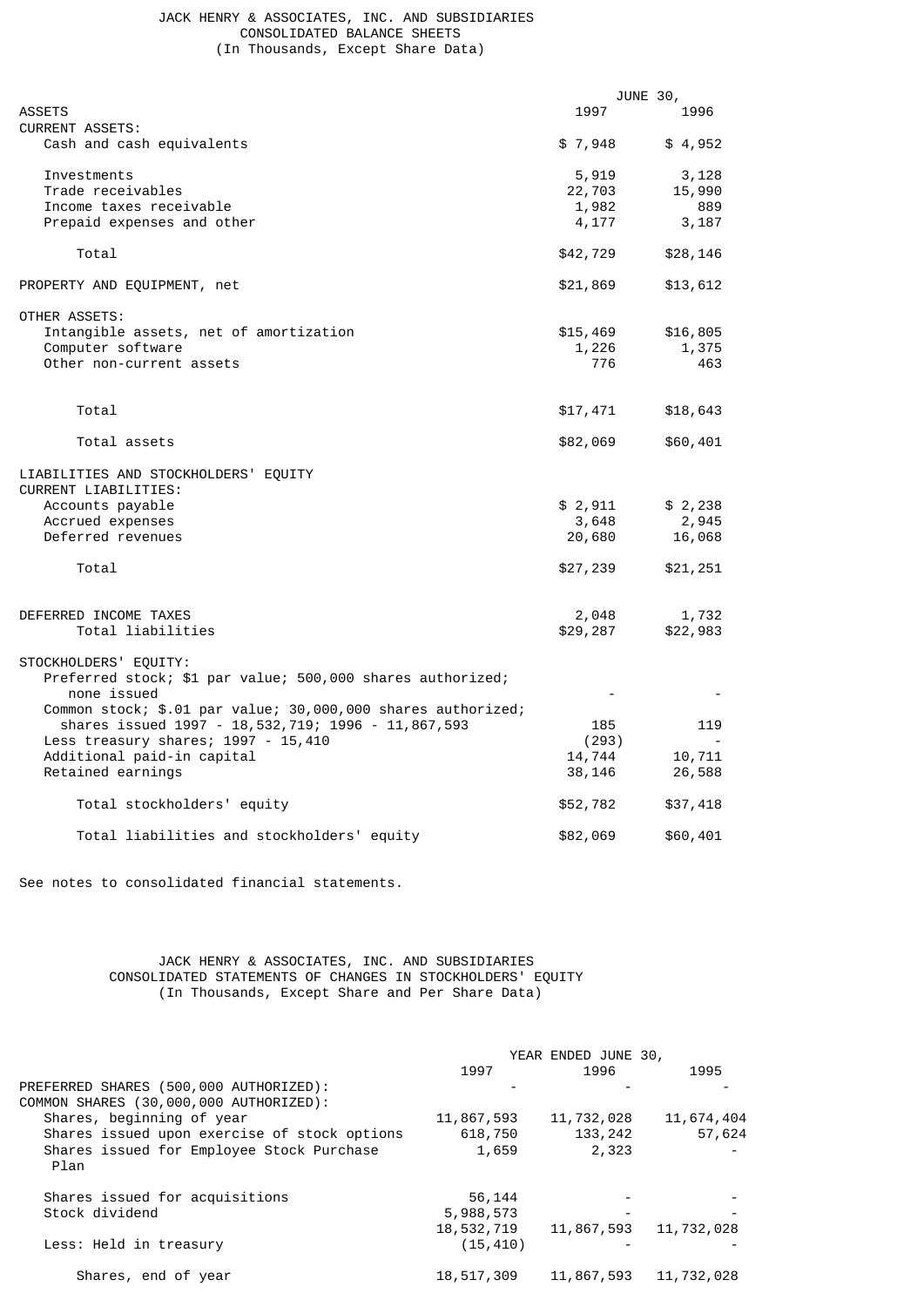| COMMON STOCK - PAR VALUE \$.01 PER SHARE:            |              |                          |           |
|------------------------------------------------------|--------------|--------------------------|-----------|
| Balance, beginning of year                           | \$<br>119    | \$<br>117                | \$<br>117 |
| Shares issued upon exercise of stock options         | 5            | 2                        |           |
| Shares issued for acquisitions                       | $\mathbf{1}$ | $\overline{\phantom{0}}$ |           |
| Stock dividend                                       | 60           |                          |           |
| Balance, end of year                                 | \$<br>185    | \$<br>119                | \$<br>117 |
| ADDITIONAL PAID-IN CAPITAL:                          |              |                          |           |
| Balance, beginning of year                           | \$10,711     | \$9,425                  | \$9,099   |
| Shares issued upon exercise of stock options         | 2,788        | (37)                     | 244       |
| Shares issued due to Employee Stock Purchase<br>Plan | 42           | 63                       |           |
| Shares issued for acquisitions                       | (306)        |                          |           |
| Stock dividend                                       | (60)         |                          |           |
| Sale of treasury stock                               | (451)        |                          |           |
| Tax benefit on exercise of options                   | 2,020        | 1,260                    | 82        |
| Balance, end of year                                 | \$14,744     | \$10,711                 | \$9,425   |
| TREASURY STOCK:                                      |              |                          |           |
| Balance, beginning of year                           | \$           | \$                       | \$        |
| Purchases of treasury stock                          | (7, 469)     | (1,604)                  |           |
| Sales of treasury stock                              | 6,871        | 1,604                    |           |
| Shares issued for acquisitions                       | 305          |                          |           |
| Balance, end of year                                 | (293)<br>\$  | \$                       | \$        |
| <b>RETAINED EARNINGS:</b>                            |              |                          |           |
| Balance, beginning of year                           | \$26,588     | \$19,942                 | \$14,478  |
| Retained deficit of acquired business                | (116)        |                          |           |
| Net income                                           | 15,305       | 9,648                    | 7,978     |
| Dividends paid (1997 - \$.28; 1996 - \$.26 per       |              |                          |           |
| share; 1995 - \$.22 per share)                       | (3, 631)     | (3,002)                  | (2, 514)  |
| Balance, end of year                                 | \$38,146     | \$26,588                 | \$19,942  |
| TOTAL STOCKHOLDERS' EQUITY                           | \$52,782     | \$37,418                 | \$29,484  |
|                                                      |              |                          |           |

See notes to consolidated financial statements.

# JACK HENRY & ASSOCIATES, INC. AND SUBSIDIARIES CONSOLIDATED STATEMENTS OF CASH FLOWS (In Thousands)

|                                                                                                                                                                                                                                                                                                                           | 1997                                 | YEAR ENDED JUNE 30,<br>1996                                                                                                                                             | 1995                                   |
|---------------------------------------------------------------------------------------------------------------------------------------------------------------------------------------------------------------------------------------------------------------------------------------------------------------------------|--------------------------------------|-------------------------------------------------------------------------------------------------------------------------------------------------------------------------|----------------------------------------|
| CASH FLOWS - OPERATING ACTIVITIES:<br>Cash received from customers<br>Cash paid to suppliers and employees<br>Interest received<br>Income taxes paid, net<br>Other, net                                                                                                                                                   | \$80,673<br>755                      | $$68,726$ $$44,102$<br>$(53, 922)$ $(47, 637)$ $(30, 683)$<br>619<br>$(7, 875)$ $(6, 637)$ $(4, 613)$<br>$(151)$ $(400)$                                                | 823<br>28                              |
| Net cash provided by continuing operating<br>activities                                                                                                                                                                                                                                                                   | \$19,480                             | $$14,671$ \$9,657                                                                                                                                                       |                                        |
| CASH FLOWS FROM DISCONTINUED OPERATIONS                                                                                                                                                                                                                                                                                   | \$<br>(819)                          | \$ (151) \$                                                                                                                                                             |                                        |
| CASH FLOWS FROM INVESTING ACTIVITIES:<br>Proceeds from sale of property & equipment<br>Capital expenditures<br>Purchases of investments<br>Proceeds from sales of investments<br>Purchases of customer contracts<br>Computer software development<br>Advances to affiliates<br>Business acquisition, net of cash acquired | $\mathbb{S}$<br>13<br>(191)<br>(282) | $\frac{1}{2}$<br>15<br>$(10, 313)$ $(5, 017)$ $(2, 647)$<br>$(5,887)$ $(2,057)$ $(4,154)$<br>$3,002$ $4,500$ $9,233$<br>$(33)$ $(6, 767)$ $(5, 349)$<br>$(441)$ $(241)$ | $\mathbb{S}$<br>40<br>(15)<br>(2, 773) |
| Net cash used in investing activities<br>CASH FLOWS FROM FINANCING ACTIVITIES:<br>Principal payments on notes payable<br>Proceeds from issuance of common stock                                                                                                                                                           | (129)<br>\$                          | $\$(13,691) \quad $ (9,767) \quad $ (5,906)$                                                                                                                            |                                        |
| upon exercise of stock options<br>Dividends paid<br>Purchases of treasury stock<br>Proceeds from sales of treasury stock                                                                                                                                                                                                  | 1,532<br>(5, 392)<br>5,646           | 1,382<br>$(3, 631)$ $(3, 002)$ $(2, 514)$<br>(1,604)                                                                                                                    | 244                                    |
| Net cash used in financing activities                                                                                                                                                                                                                                                                                     |                                      | $$(1,974) \quad $(3,224) \quad $(2,270)$                                                                                                                                |                                        |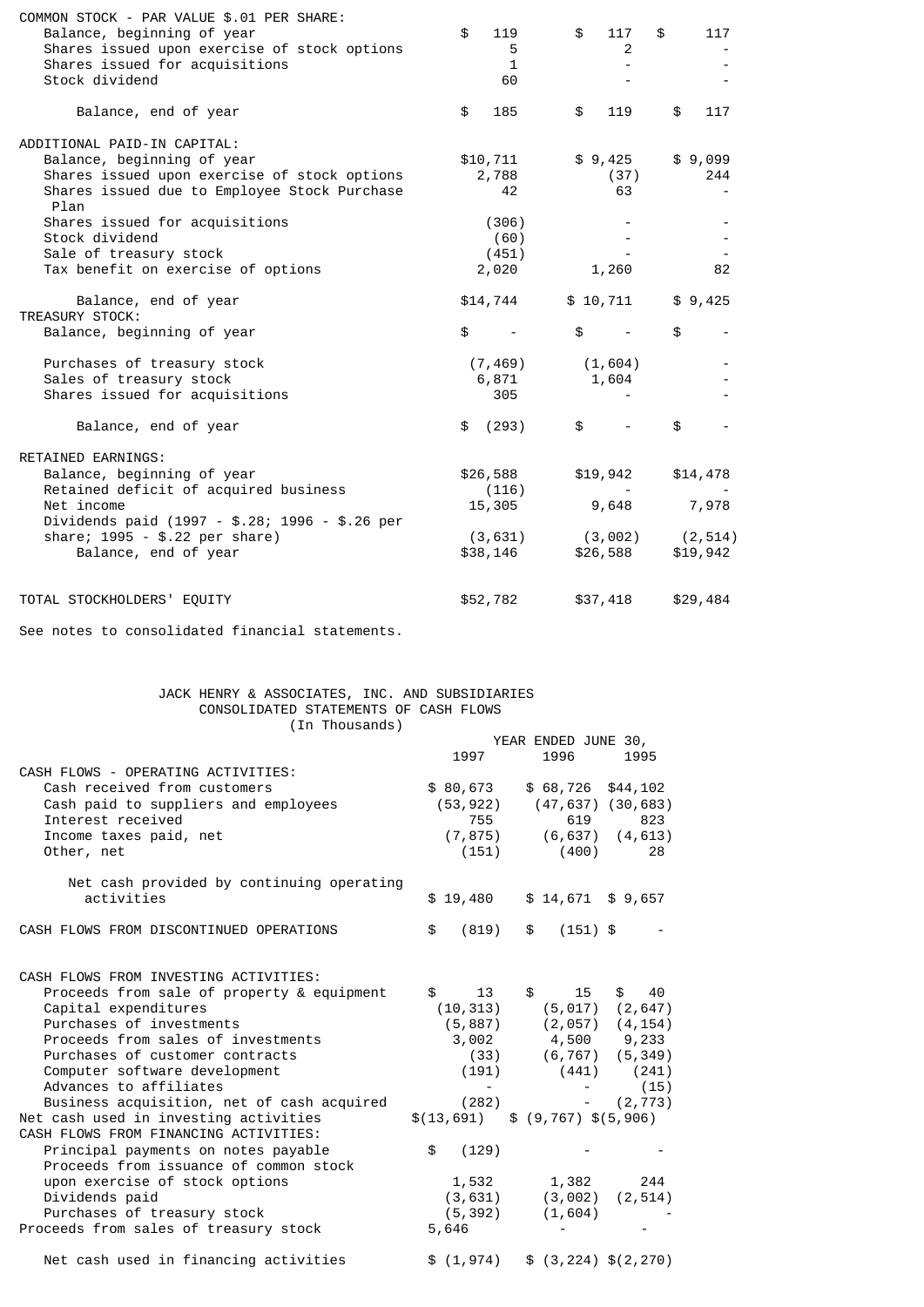| NET INCREASE IN CASH AND CASH EQUIVALENTS    | $$2,996$ $$1,529$ $$1,481$ |  |             |
|----------------------------------------------|----------------------------|--|-------------|
| CASH AND CASH EQUIVALENTS, BEGINNING OF YEAR | 4,952                      |  | 3,423 1,942 |
| CASH AND CASH EQUIVALENTS, END OF YEAR       | $$7,948$ $$4,952$ $$3,423$ |  |             |

See notes to consolidated financial statements.

# JACK HENRY & ASSOCIATES, INC. AND SUBSIDIARIES NOTES TO CONSOLIDATED FINANCIAL STATEMENTS

NOTE 1: NATURE OF OPERATIONS AND SUMMARY OF SIGNIFICANT ACCOUNTING POLICIES

## DESCRIPTION OF THE COMPANY

Jack Henry & Associates, Inc. ("JHA" or the "Company") is a computer software company which has developed several banking software systems. The Company's revenues are predominately earned by marketing those systems to financial institutions nationwide along with the computer equipment (hardware) and by providing the conversion and software customization services necessary for a financial institution to install a JHA software system. It also provides continuing support and maintenance services to customers using the system.

## CONSOLIDATION

The consolidated financial statements include the accounts of JHA and its wholly-owned subsidiaries: Jack Henry International, Ltd., BankVision Software, Ltd. and CommLink Corp. All significant intercompany accounts and transactions have been eliminated.

## USE OF ESTIMATES

The preparation of financial statements in conformity with generally accepted accounting principles requires management to make estimates and assumptions that affect the reported amounts of assets and liabilities and disclosure of contingent assets and liabilities at the date of the financial statements and the reported amounts of revenues and expenses during the reporting period. Actual results could differ from those estimates.

## REVENUE RECOGNITION

The Company's various sources of revenue and the methods of revenue recognition are as follows:

 SOFTWARE LICENSING FEES - Initial licensing fees are recognized upon delivery of the unmodified software. Monthly software usage charges are recognized ratably over the contract period. SOFTWARE INSTALLATION AND RELATED SERVICES - Fees for these services are recognized as the services are performed on hourly contracts and at completion on fixed-fee contracts. PRODUCT MAINTENANCE/SUPPORT FEES - Fees from these contracts are recognized ratably over the life of the contract. HARDWARE - Revenues from sales of hardware and IBM system software are recognized upon shipment by the supplier. Hardware maintenance revenues are also included. Costs of items purchased and remarketed are reported as cost of hardware in cost of sales.

# DEFERRED REVENUES

Deferred revenues consist primarily of prepaid annual software and hardware maintenance fees. Nonrefundable software and hardware deposits and payments received prior to delivery are reflected as deferred revenues.

# COMPUTER SOFTWARE DEVELOPMENT

The Company capitalizes new product development costs incurred from the point at which technological feasibility has been established through the point at which customer installations begin. The capitalized costs, which include salaries and related expenses, equipment/facility costs and other direct expenses, are amortized to expense on a straight line basis over the estimated product life (generally five years).

## INCOME PER SHARE

Per share information is based on the weighted average number of common shares outstanding during the year. Stock options have been included in the calculation of income per share to the extent they are dilutive.

The Company paid a 50% stock dividend March 13, 1997. The number of weighted average shares outstanding and per share data were retroactively restated for this stock dividend.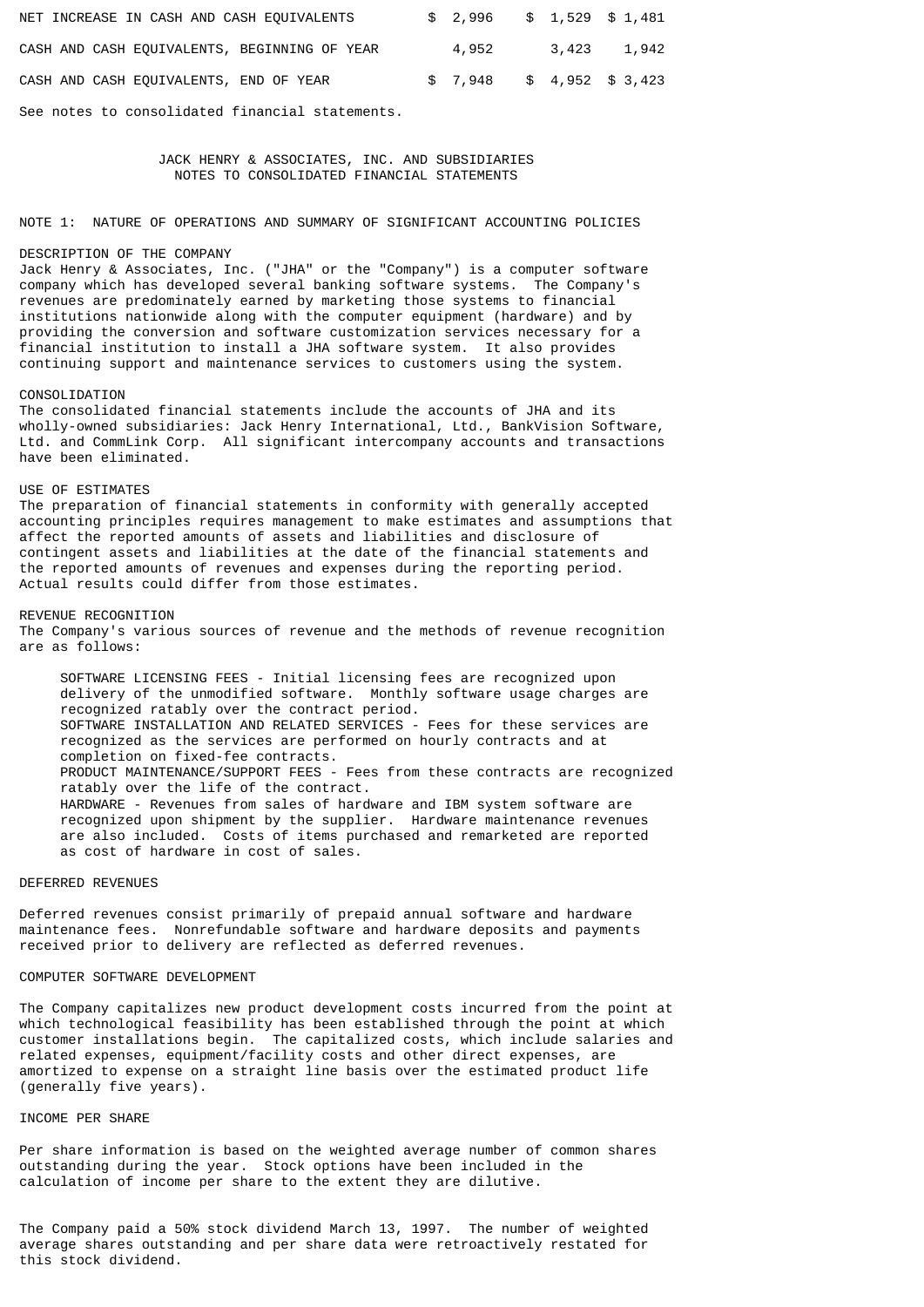## CASH EQUIVALENTS

The Company considers all highly liquid debt instruments with original maturities of three months or less to be cash equivalents.

## **INVESTMENTS**

The Company invests its excess cash in U.S. government securities and money market accounts.

Debt securities for which the Company has the positive intent and ability to hold until maturity are classified as held-to-maturity and are carried at historical cost adjusted for amortization of premiums and accretion of discounts. Premiums and discounts are amortized and accreted, respectively, to interest income using the level-yield method over the period to maturity. Interest on investments in debt securities is included in income when earned.

## PROPERTY AND EQUIPMENT

Property and equipment is stated at cost and depreciated principally using the straight-line method over the estimated useful lives of the assets.

## INTANGIBLE ASSETS

Intangible assets consist primarily of excess purchase price over the fair value of net assets acquired, software maintenance/support contracts and marketing agreements acquired in business acquisitions. The amounts are amortized over an estimated economic benefit period, generally five to fifteen years.

The excess of purchase price over the net assets of entities acquired is amortized using the straight-line method over periods of up to 15 years from acquisition date.

# INCOME TAXES

Deferred tax liabilities and assets are recognized for the tax effects of differences between the financial statement and tax bases of assets and liabilities. A valuation allowance is established to reduce deferred tax assets if it is likely that a deferred tax asset will not be realized.

#### NOTE 2: INVESTMENTS

The amortized cost and approximate fair values of held-to-maturity securities at June 30, 1997 and 1996 are as follows:

|  | (In thousands) |  |
|--|----------------|--|
|--|----------------|--|

| 1997:               | Amortized<br>Cost | Gross<br>Unrealized<br>Gains | Gross<br>Unrealized<br>Losses      | Approximate<br>Fair<br>Value |
|---------------------|-------------------|------------------------------|------------------------------------|------------------------------|
| U.S. treasury notes | \$5,808           | \$<br>5                      | \$<br>$\qquad \qquad \blacksquare$ | \$5,813                      |
| Accrued interest    | 111               |                              |                                    | 111                          |
| Total               | \$5,919           | \$<br>5                      | \$<br>-                            | \$5,924                      |
| 1996:               |                   |                              |                                    |                              |
| U.S. treasury notes | \$3,047           | \$<br>2                      | (25)<br>\$                         | \$3,024                      |
| Accrued interest    | \$<br>81          | \$                           | \$<br>$\overline{\phantom{0}}$     | \$<br>81                     |
| Total               | \$3,128           | \$<br>2                      | 〔25〕<br>\$                         | \$3,105                      |

# NOTE 3: FAIR VALUE OF FINANCIAL INSTRUMENTS

Fair values for held-to-maturity securities are based on quoted market prices (See Note 2). For all other financial instruments, including amounts receivable and payable, fair values approximate carrying value.

# NOTE 4: PROPERTY AND EQUIPMENT

The classification of property and equipment, together with their estimated useful lives is as follows:

|      | June 30, |                |       | Estimated   |  |  |
|------|----------|----------------|-------|-------------|--|--|
|      | 1997     |                | 1996  | useful life |  |  |
|      |          | (In thousands) |       |             |  |  |
| Land | 434      | SS.            | - 434 |             |  |  |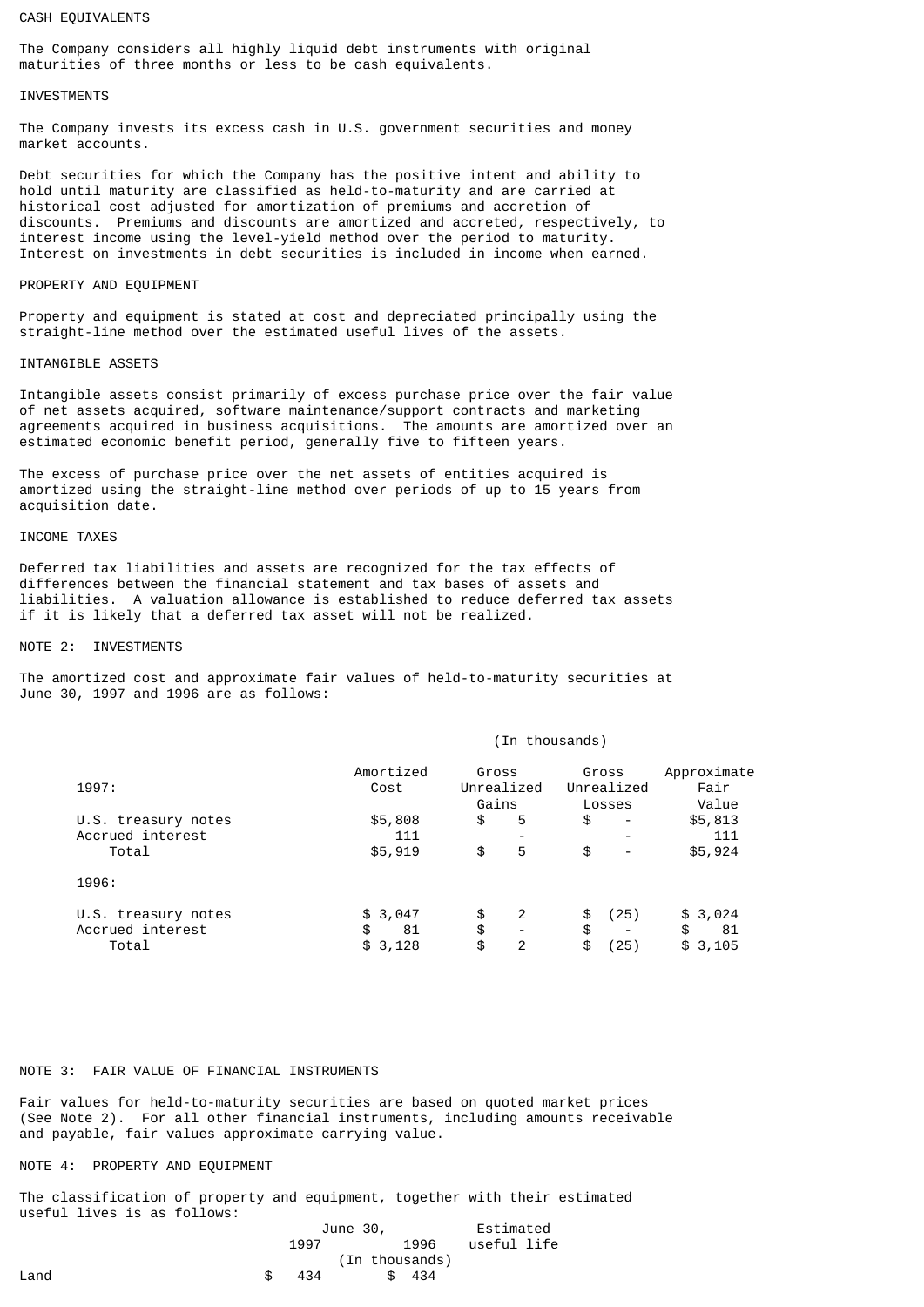| Land Improvements             | 519      | 316      | 5-20 vears  |
|-------------------------------|----------|----------|-------------|
| Buildings                     | 3,735    | 2,265    | 25-30 years |
| Equipment and furniture       | 14,580   | 10,263   | 5-8 years   |
| Aircraft                      | 10,472   | 6,215    | 8-10 years  |
|                               | \$29,740 | \$19,493 |             |
| Less accumulated depreciation | 7.871    | 5,881    |             |
|                               | \$21,869 | \$13,612 |             |

## NOTE 5: OTHER ASSETS

Following is an analysis of intangible assets:

| Year ended June 30, |                |  |
|---------------------|----------------|--|
| 1997                | 1996           |  |
|                     | (In thousands) |  |
| \$16,805            | \$17,790       |  |
| 318                 | 1,869          |  |
|                     | (1, 142)       |  |
| (1, 654)            | (1, 712)       |  |
| \$15,469            | \$16,805       |  |
|                     |                |  |

Computer software includes the unamortized costs of software products developed by the Company which were required to be capitalized by generally accepted accounting principles. The costs are amortized over an estimated economic benefit period, generally five years. Following is an analysis of the computer software costs:

|                                           | Year ended June 30, |         |  |
|-------------------------------------------|---------------------|---------|--|
|                                           | 1997                | 1996    |  |
|                                           | (In thousands)      |         |  |
| Balance, beginning of year                | \$1,375             | \$1,740 |  |
| Costs of software development capitalized | 191                 | 441     |  |
| Cost of software written off - BankVision |                     | (461)   |  |
| Amortization                              | (340)               | (345)   |  |
| Balance, end of year<br>/TABLE            | \$1,226             | \$1,375 |  |

NOTE 6: LINES OF CREDIT

The Company has a line of credit with First State Bank of Purdy at June 30, 1997 for \$4 million as described below. It also had lines of credit with the same bank at June 30, 1996 totaling \$2.2 million. There were no amounts outstanding under the lines at June 30, 1997 or 1996. Utilization of the lines was minimal during each of the last three fiscal years.

The line of credit is payable upon demand or March 31, 1998, and is secured by \$1 million of investments with the remainder unsecured. Borrowings under the line bear interest at a floating prime rate, 8.5% at June 30, 1997.

NOTE 7: INCOME TAXES

The provision for income taxes (benefit) on income from continuing operations consists of the following:

|           | 1997                     | Year ended June 30,<br>1996<br>(In thousands) | 1995    |
|-----------|--------------------------|-----------------------------------------------|---------|
| Current:  |                          |                                               |         |
| Federal   | \$8,184                  | \$6,588                                       | \$3,936 |
| State     | 832                      | 593                                           | 418     |
| Foreign   | $\overline{\phantom{a}}$ |                                               | (60)    |
| Deferred: |                          |                                               |         |
| Federal   | 291                      | 374                                           | 335     |
| State     | 25                       | 50                                            | 35      |
|           | \$9,332                  | \$7,605                                       | \$4,664 |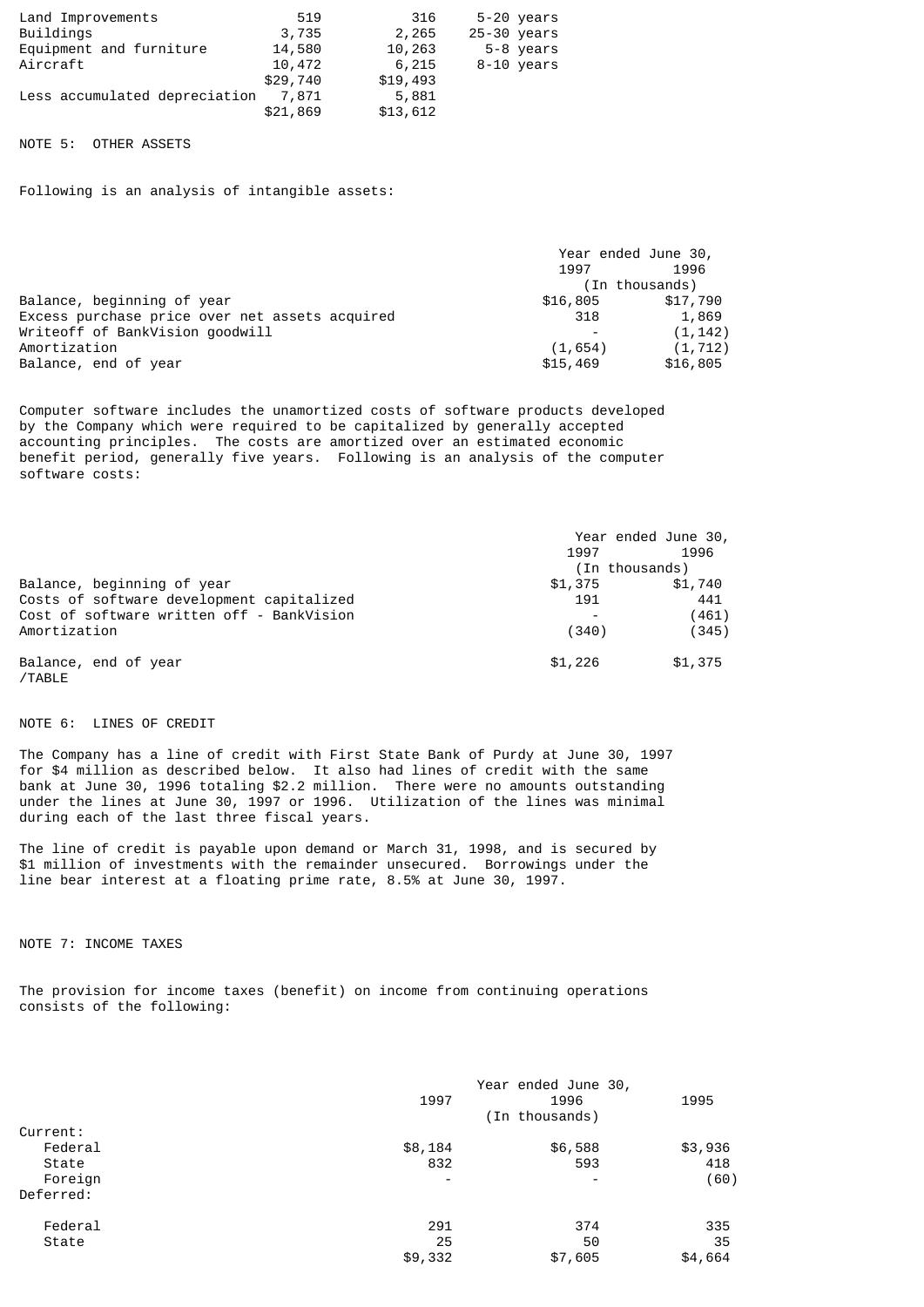The tax effects of temporary differences related to deferred taxes shown on the balance sheets were:

|                                       | 1997      | Year ended June 30, | 1996       |
|---------------------------------------|-----------|---------------------|------------|
|                                       |           | (In thousands)      |            |
| Deferred tax assets:                  |           |                     |            |
| Carryforward (operating loss, capital |           |                     |            |
| loss, credits, etc.)                  | \$<br>126 |                     | 226        |
| Other, net                            | 437       |                     | 290        |
|                                       | \$<br>563 | \$                  | 516        |
| Deferred tax liabilities:             |           |                     |            |
| Excess tax depreciation               | (2, 207)  |                     | (1, 500)   |
| Excess tax amortization               | (404)     |                     | (748)      |
|                                       | (2, 611)  |                     | (2, 248)   |
| Net deferred tax liability            | \$(2,048) |                     | \$(1, 732) |

The following analysis reconciles the statutory federal income tax rate to the effective income tax rates reflected above: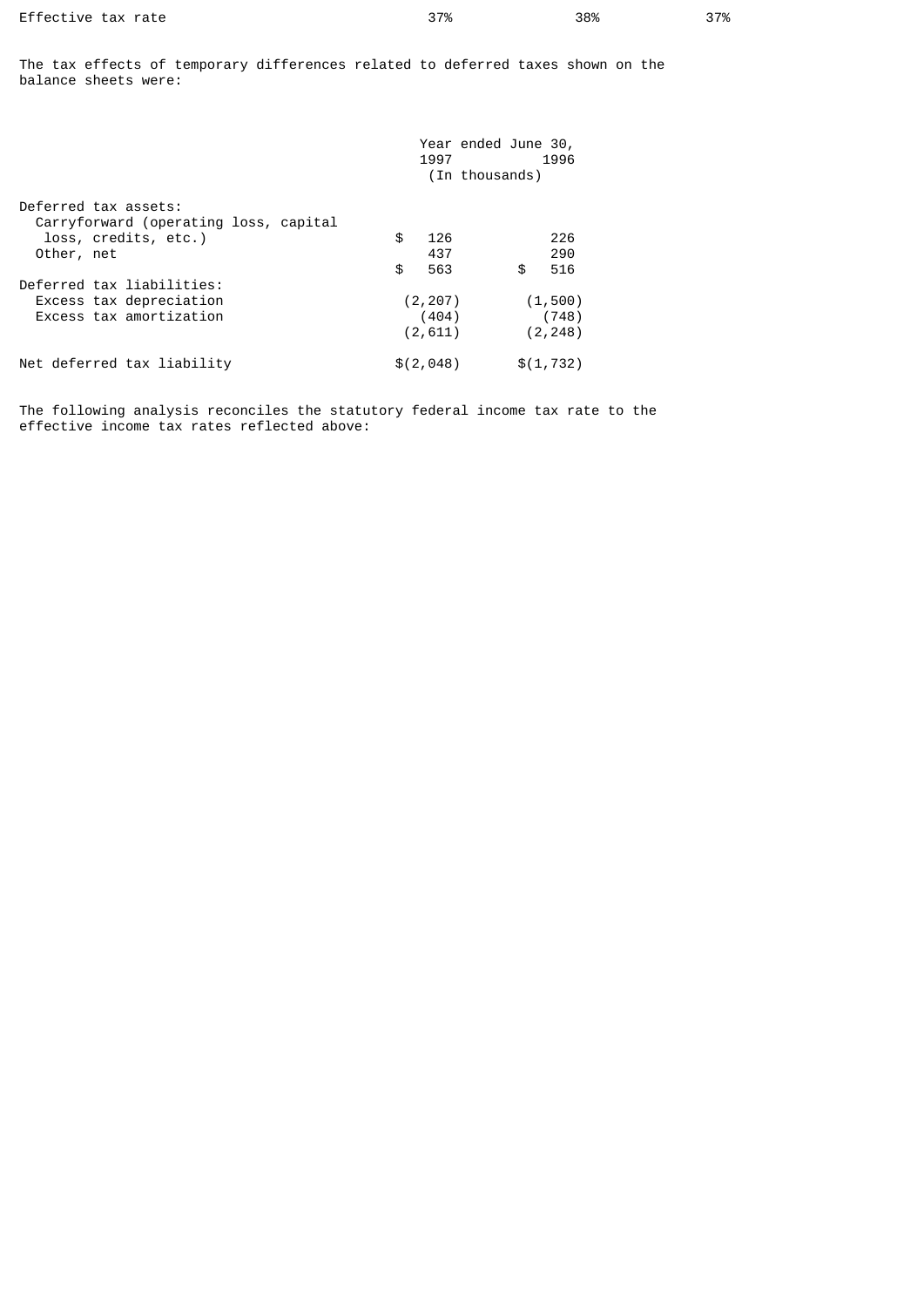| Year ended June 30,      |      |                          |
|--------------------------|------|--------------------------|
| 1997                     | 1996 | 1995                     |
|                          |      |                          |
| 35%                      | 35%  | 34%                      |
|                          |      |                          |
|                          |      |                          |
|                          |      |                          |
| 3%                       | 3%   | 2%                       |
| (1%)                     |      |                          |
| $\overline{\phantom{0}}$ | 1%   | 1%                       |
|                          | (1%) | $\overline{\phantom{a}}$ |
| 37%                      | 38%  | 37%                      |
|                          |      |                          |

The Company has available at June 30, 1997, unused operating loss carryforwards of \$719,000 which expire between 2007 and 2010. There are also capital loss carryforwards of \$331,000 which expire in 1999.

## NOTE 8: INDUSTRY AND SUPPLIER CONCENTRATIONS

The Company sells its products to banks and financial institutions throughout the United States and generally does not require collateral. Adequate reserves (which are insignificant) are maintained for potential credit losses.

In addition, the Company purchases most of its computer equipment (hardware) for resale in relation to installation of JHA software systems from one supplier. There are a limited number of hardware suppliers for these required materials.

NOTE 9: STOCK OPTION PLANS

The Company has two stock option plans: the 1996 Stock Option Plan ("1996 SOP") and the Non-Qualified Stock Option Plan ("NSOP").

The 1996 SOP was adopted by the Company October 29, 1996, for its employees. This plan replaced the terminating 1987 SOP. Terms of the options are determined by the Compensation Committee of the Board of Directors when granted. Shares of common stock are reserved for issuance under this plan at the time of each grant which must be at or above fair market value at the grant date. The options terminate upon termination of employment, three months after retirement, one year after death or ten years after grant.

The NSOP was adopted by the Company on October 31, 1995 for its outside directors. Options are exercisable in four equal annual installments beginning six months after grant at a price equal to 100% of the fair market value of the stock at the grant date. The options terminate when director status ends, upon surrender of the option or ten years after grant. A total of 300,000 shares of common stock have been reserved for issuance under this plan with a maximum of 75,000 for each director.

A summary of the activity of all of the Company's stock option plans is:

|                                     | Year ended June 30, |                           |            |
|-------------------------------------|---------------------|---------------------------|------------|
|                                     | 1997                | 1996                      | 1995       |
| Options outstanding, beginning of   |                     |                           |            |
| year:                               | 1,352,612           | 1,027,278                 | 856,164    |
| Options issued                      | 64,500              | 530,500                   | 230,000    |
| Options exercised                   |                     | $(679, 125)$ $(205, 166)$ | (58, 886)  |
| Options terminated                  | (18, 750)           |                           |            |
| Increase in options outstanding due |                     |                           |            |
| to 50% stock dividend               | 676,304             |                           |            |
|                                     |                     |                           |            |
| Options outstanding, end of year:   | 1,395,541           | 1,352,612                 | 1,027,278  |
|                                     |                     |                           |            |
| Currently exercisable               | 1,358,042           | 975,611                   | 853,278    |
|                                     |                     |                           |            |
|                                     |                     |                           |            |
| Range of exercise price for         | \$1.25              | \$1.875                   | \$1.875    |
| options outstanding                 |                     |                           |            |
|                                     |                     | to \$27,00 to \$26,875    | to \$13.20 |
|                                     |                     |                           |            |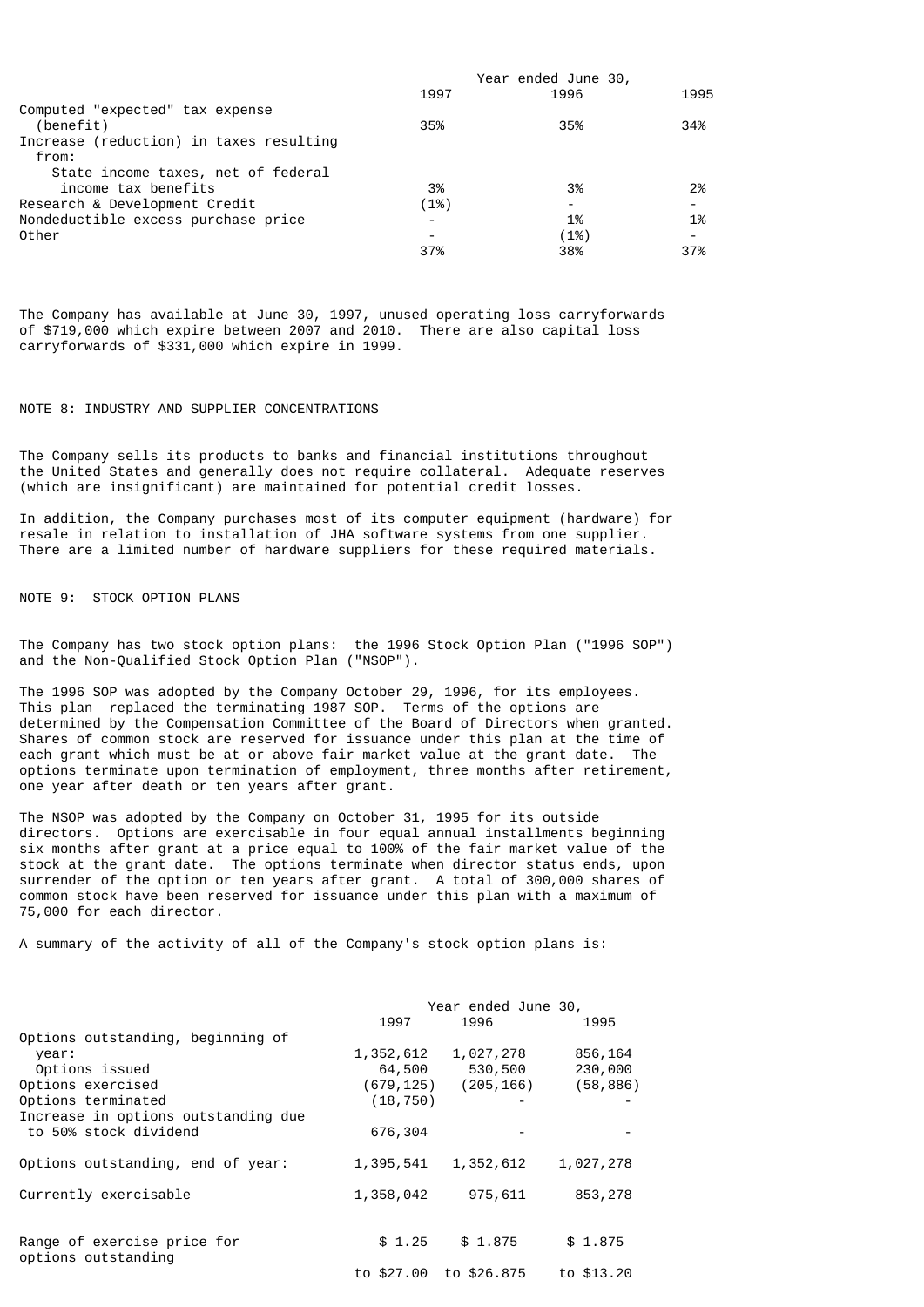| Range of exercise price for | \$1.25                | \$1.25 | \$ 3.50   |
|-----------------------------|-----------------------|--------|-----------|
| options exercised           |                       |        |           |
|                             | to \$17,917 to \$9,75 |        | to \$3.97 |

As permitted under SFAS 123, the Company has elected to continue to follow APB 25 in accounting for stock-based awards to employees. Under APB 25, the Company generally recognizes no compensation expense with respect to such awards, Since the exercise price of the stock options awarded are equal to the fair market value of the underlying security on the grant date.

Pro forma information regarding net income and earnings per share is required by SFAS 123 for awards granted after December 31, 1994 as if the Company had accounted for its stock-based awards to employees under the fair value method of SFAS 123. The fair value of the Company s stock-based awards to employees was estimated as of the date of the grant using a Black-Scholes option pricing model.

The Company s pro forma information for continuing operations follows:

|                                           |                          |          | 1997         |          | 1996         |
|-------------------------------------------|--------------------------|----------|--------------|----------|--------------|
| Net income                                | As reported              |          | \$15,755     |          | \$12,268     |
|                                           | Pro forma                |          | \$15,524     |          | \$10,382     |
| Primary income per share                  | As reported<br>Pro forma | \$<br>\$ | .83<br>.81   | \$<br>\$ | .65<br>.55   |
| Assumptions<br>Expected life (years)      |                          |          | 2.16         |          | 2.16         |
| Volatility                                |                          |          | 40%          |          | 40%          |
| Risk free interest rate<br>Dividend yield |                          |          | 6.1%<br>. 7% |          | 5.9%<br>. 7% |

| Range of Exercise<br>Prices | Shares    | Weighted-Average<br>Remaining<br>Contractual Life | Weighted-Average<br>Exercise Price |
|-----------------------------|-----------|---------------------------------------------------|------------------------------------|
| OPTIONS OUTSTANDING:        |           |                                                   |                                    |
| \$1 to 6                    | 327,269   | 5.0 years                                         | \$3.48                             |
| 7 to 12                     | 335,547   | 7.6                                               | 7.28                               |
| 13 to 18                    | 668,225   | 8.5                                               | 15.40                              |
| 19 to 24                    | 42,000    | 9.3                                               | 20.80                              |
| 25 to 30                    | 22,500    | 9.3                                               | 27.00                              |
| \$ 1 to 30                  | 1,395,541 | 7.5                                               | \$11.00                            |
| OPTIONS EXERCISABLE:        |           |                                                   |                                    |
| \$1 to 6                    | 327,269   |                                                   | \$3.48                             |
| 7 to 12                     | 320,548   |                                                   | 7.21                               |
| 13 to 18                    | 668,225   |                                                   | 15.40                              |
| 19 to 24                    | 19,500    |                                                   | 19.22                              |
| 25 to 30                    | 22,500    |                                                   | 27.00                              |
| \$ 1 to 30                  | 1,358,042 | N/A                                               | \$10.84                            |

OPTIONS CANCELED: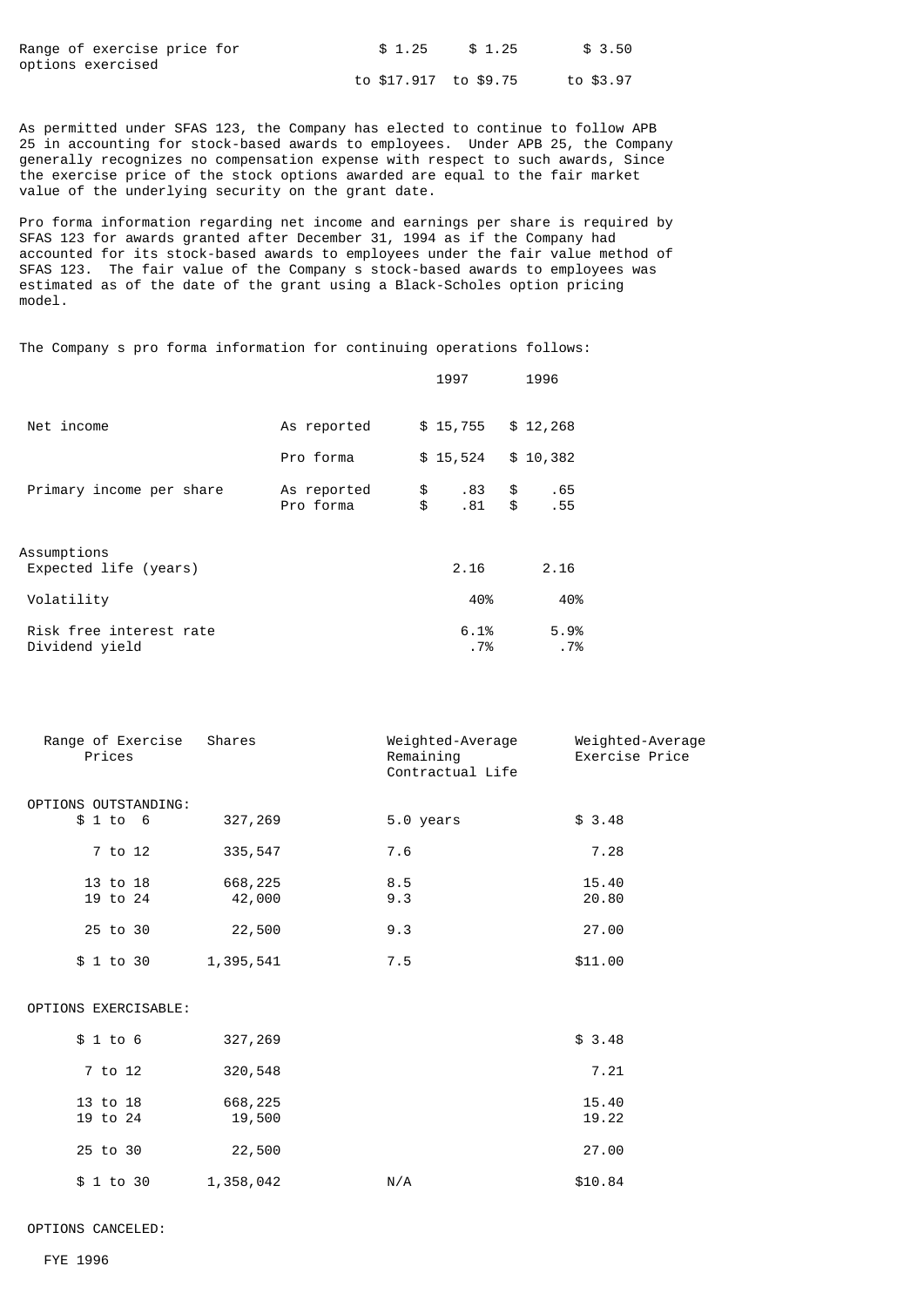| \$ 7 to 12 | 3,750  | N/A | \$9.75  |
|------------|--------|-----|---------|
| FYE 1997   |        |     |         |
| \$13 to 18 | 15,000 | N/A | \$17.92 |

# NOTE 10: EMPLOYEE BENEFIT PLANS

Stock Purchase Plan - The Company established an employee stock purchase plan on January 1, 1996. The plan allows the majority of employees the opportunity to directly purchase shares of the Company. Purchase prices for all participants are based on the closing bid price on the last business day of the month.

401(k) Employee Stock Ownership Plan - The Company has a 401(k) Employee Stock Ownership Plan ("ESOP") covering substantially all employees of the Company and its subsidiaries. As of July 1, 1987, the plan was amended and restated to include most of the existing ESOP provisions and to add salary reduction contributions allowed under Section 401(k) of the Internal Revenue Code and to require employer matching contributions. The Company has the option of making a discretionary contribution to the Plan, however, none have been made for any of the three most recent fiscal years. The total expense related to the plan was \$617,000, \$549,000, and \$441,000 for 1997, 1996, and 1995, respectively.

# NOTE 11: RECONCILIATION OF INCOME FROM CONTINUING OPERATIONS TO NET CASH PROVIDED BY CONTINUING OPERATING ACTIVITIES

A reconciliation of income from continuing operations to net cash provided by continuing operating activities is as follows:

|                                                         |          | Year ended June 30, |                |
|---------------------------------------------------------|----------|---------------------|----------------|
|                                                         | 1997     | 1996                | 1995           |
|                                                         |          |                     | (In thousands) |
| Income from continuing operations                       | \$15,755 | \$12,268            | \$7,978        |
| Adjustments to reconcile income from                    |          |                     |                |
| continuing operations to net cash provided by           |          |                     |                |
| operating activities:                                   |          |                     |                |
| Depreciation and amortization                           | 4,071    | 3,562               | 2,077          |
| Provision for deferred income taxes                     | 316      | 424                 | 370            |
| (Gain) loss on sale of fixed assets                     | (4)      | 3                   | 1              |
| Realized gains on investments                           |          |                     | (24)           |
| Other, net                                              | 91       | 81                  | 78             |
| (Increase) decrease in assets:                          |          |                     |                |
| Trade receivables                                       | (5,759)  | 760                 | (2, 617)       |
| Prepaid expenses and other                              |          | $(987)$ $(1, 424)$  | (248)          |
| Increase (decrease) in liabilities:                     |          |                     |                |
| Accounts payable                                        | 601      | (2,903)             | 1,757          |
| Accrued expenses                                        | 523      | 1,825               | 139            |
| Income taxes                                            | 38       | (843)               | (401)          |
| Deferred revenues                                       | 4,603    | 918                 | 547            |
| Total adjustments                                       | \$3,493  | \$2,403             | \$1,679        |
| Net cash provided by continuing operating<br>activities | \$19,248 | \$14,671            | \$9,657        |

# NOTE 12: DISCONTINUED OPERATIONS

In the last quarter of 1996, the Company decided to discontinue the operations of its BankVision Software, Ltd. subsidiary (BankVision) which it planned to sell by December 31, 1996. The estimated loss on disposal recorded in 1996 consisted of the following:

| Estimated loss on sale, net of applicable income tax benefit        | \$2,390,000 |
|---------------------------------------------------------------------|-------------|
| Operating losses from April 1, 1996 through June 30, 1996, net of   |             |
| income tax benefit of \$78,000                                      | \$130,000   |
| Estimated operating losses from July 1, 1996 to anticipated dispos- |             |
| al date, net of income tax benefit of \$38,000                      | \$100.000   |
|                                                                     | \$2,620,000 |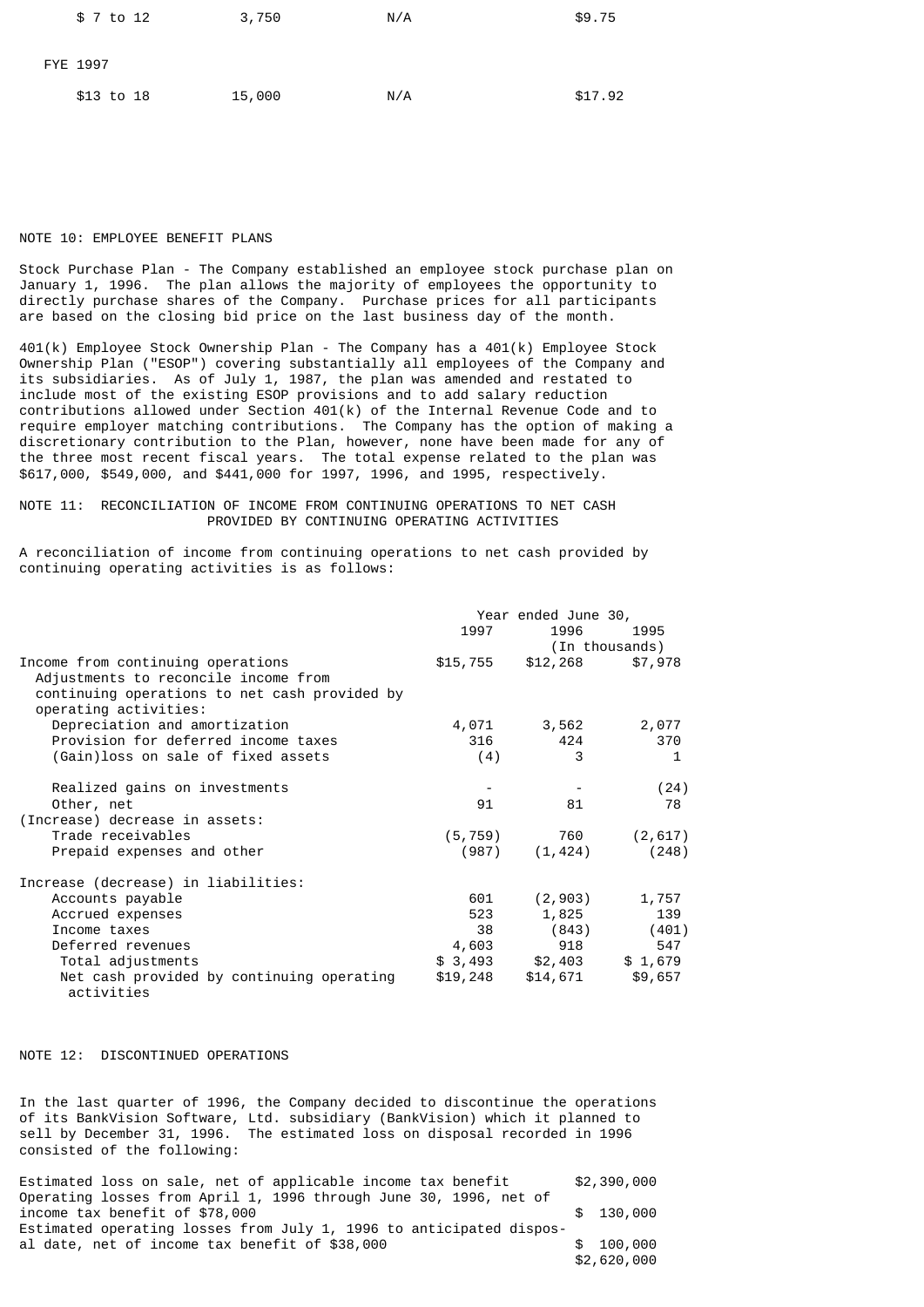The planned sale of BankVision was not concluded as of June 30, 1997. Thus, additional losses of \$450,000 were reported for the discontinued BankVision unit for the year then ended. The Company is pursuing its alternatives regarding BankVision and plans to have a satisfactory resolution before June 30, 1998.

# NOTE 13: BUSINESS ACQUISITIONS

The Company acquired all the outstanding shares of Liberty Banking Services, Inc. on September 1, 1996 for \$2,000,000 in Company stock. The transaction was accounted for as a pooling of interests.

The Company purchased the remaining shares in Central Interchange, Inc. that it didn't already own (81%) on September 1, 1995 for \$250,000 in stock. This and subsequent transactions noted below were accounted for using the purchase method of accounting.

On June 30, 1995, the Company acquired all the outstanding shares of Liberty Software, Inc. common stock and customer contracts for \$12,000,000 cash.

Effective July 1, 1994, the Company acquired all of the outstanding stock of CommLink Corp. The initial consideration paid to CommLink's stockholders was \$2,526,000 in cash. Additional payments were made over the subsequent two years, based on CommLink's results.

The consolidated operations of the Company include the operations of the acquirees from their acquisition dates for acquisitions accounted for as purchases and from the beginning of the year for the acquisition accounted for as a pooling of interests. Prior year financial statements have not been restated for the effect of the pooling transaction because of the insignificance of the related amounts. Unaudited Pro Forma consolidated operations assuming these acquisitions were made at the beginning of the year are shown below:

|                                             | 1997       | 1996<br>(In thou-<br>sands) | 1995      |
|---------------------------------------------|------------|-----------------------------|-----------|
| Net revenues                                | \$82,777   | \$67,661                    | \$67,455  |
| Income from continuing operations           | \$15,770   | \$12,262                    | \$8,173   |
| Loss from discontinued operations           | 450<br>\$  | \$2,620                     | \$        |
| Net income                                  | \$15,320   | \$9,642                     | \$8,173   |
| Income from continuing operations per share | .83<br>\$  | .65<br>\$                   | .45<br>\$ |
| Net income per share                        | .80<br>\$. | \$<br>.51                   | .45<br>\$ |

The Pro Forma results are not necessarily indicative of what would have occurred had the acquisitions been on these dates, nor are they necessarily indicative of future operations. Pro Forma data reflect the adjusted amortized excess purchase price over net assets acquired. No adjustments were made to reflect the combined impact of operations on income tax expense of the separate

## NOTE 14: SUBSEQUENT EVENT

companies.

On July 10, 1997, the Company acquired G.G. Pulley & Associates, Inc., a New Mexico corporation ("Pulley"), through a Merger Agreement effective July 1, 1997 (the "Merger"). Pulley is a privately owned company engaged in the business of writing and selling item processing software, reselling item processing hardware (reader/sorters) and providing related services to community banks. Pursuant to the Merger, all outstanding shares of the capital stock of Pulley were converted into shares of JHA common stock. A total of 222, 469 shares of common stock of JHA were issued in the Merger and were valued at \$22.475 per share, which represents the average of the closing bid and ask prices for JHA common stock for the five trading days ending June 23, 1997. Based upon that valuation, the aggregate value of the JHA common stock received by Pulley shareholders was approximately \$5,000,000. This transaction will be accounted for as a pooling of interests.

## ITEM 9. CHANGES IN AND DISAGREEMENTS ON ACCOUNTING AND FINANCIAL DISCLOSURE

On January 31, 1997, the audit committee of the Board of Directors recommended that the Company consider engaging a larger accounting firm as independent public accountants for the fiscal year ended June 30, 1997. A letter formally dismissing the Company s prior independent public accountants (Baird, Kurtz & Dobson) was sent March 10, 1997. On May 5, 1997, the Company engaged Deloitte & Touche LLP to serve as its independent public accountants.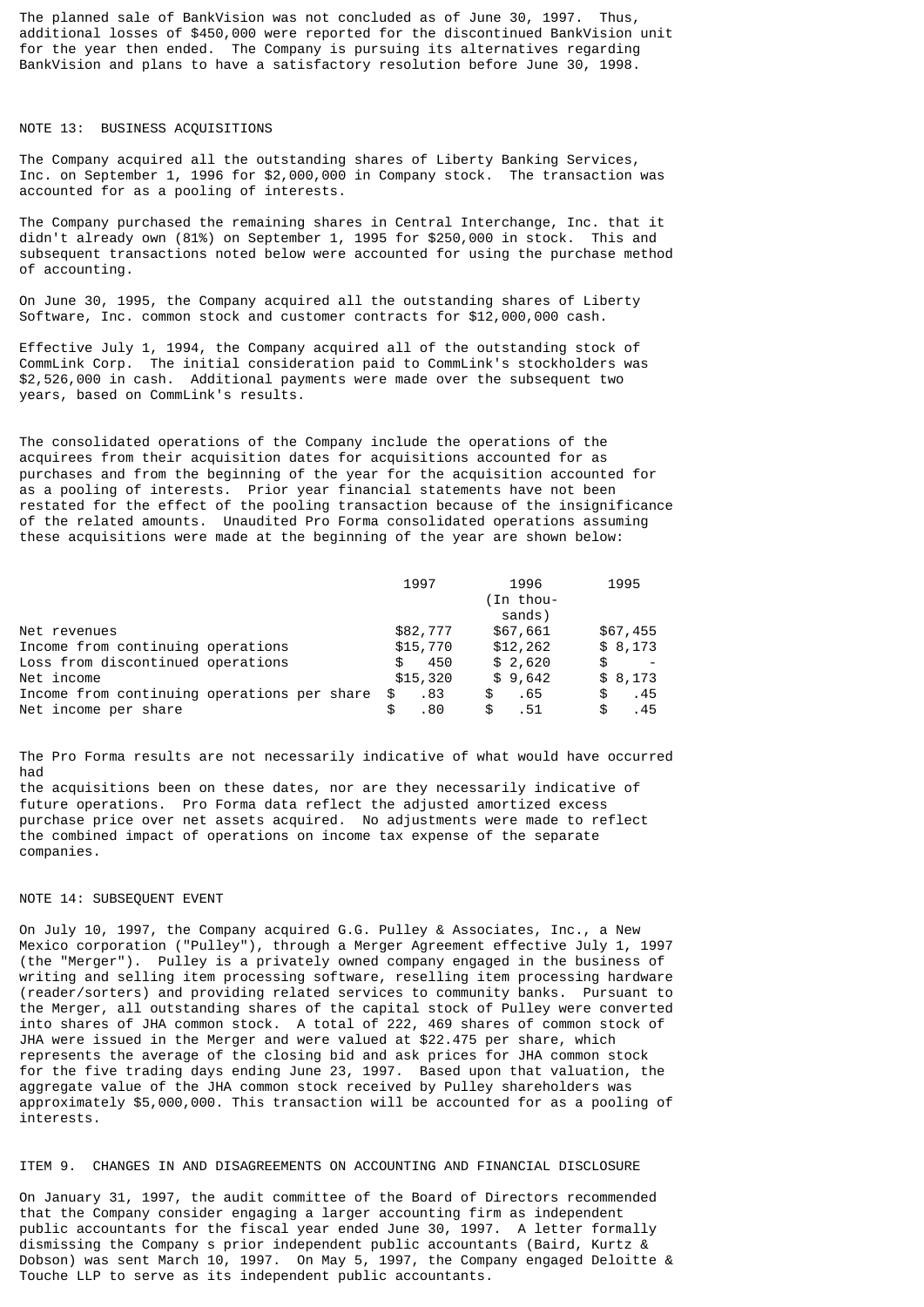Baird, Kurtz & Dobson s report on the financial statements of the Company for the fiscal years ending June 30, 1995 and June 30, 1996 contained no adverse opinion or disclaimer of opinion and were not qualified or modified as to uncertainty, audit scope, or accounting principles. During the two fiscal years ended June 30, 1996 and the subsequent interim period preceding its dismissal, there were no disagreements with Baird, Kurtz & Dobson on any matter of accounting principles or practices, financial statement disclosures or auditing scope or procedure, which disagreements if not resolved to the satisfaction of Baird, Kurtz & Dobson would have caused that firm to make reference in connection with its report to the event or subject matter of the disagreement.

## PART TTT

#### ITEM 10. DIRECTORS AND EXECUTIVE OFFICERS OF THE REGISTRANT

See the information under the captions "Election of Directors" and "Executive Officers and Significant Employees" in the Company's Proxy Statement which is incorporated herein by reference.\*

ITEM 11. EXECUTIVE COMPENSATION

See the information under the captions "Executive Compensation"; "Compensation Committee Report"; and "Company Performance" in the Company's Proxy Statement which is incorporated herein by reference.\*

ITEM 12. SECURITY OWNERSHIP OF CERTAIN BENEFICIAL OWNERS AND MANAGEMENT

See the information under the captions "Stock Ownership of Certain Stockholders" and "Election of Directors" in the Company's Proxy Statement which is incorporated herein by reference.\*

ITEM 13. CERTAIN RELATIONSHIPS AND RELATED TRANSACTIONS

None.

\*Incorporated by reference pursuant to Rule 12b-23 and General Instruction G(3) to Form 10-K.

PART IV

Item 14. Exhibits, Financial Statement Schedules and Reports on Form 8-K

(a) The following documents are filed as a part of this Report:

(1) Financial Statements:

The following Consolidated Financial Statements of the Company and its subsidiaries and the Reports of Independent Accountants thereon appear under Item 8 of this Report:

- Independent Accountants' Report.
- Consolidated Statements of Income for the Years Ended June 30, 1997, 1996 and 1995
- Consolidated Balance Sheets as of June 30, 1997 and 1996.
- Consolidated Statements of Changes in Stockholders' Equity for the Years Ended June 30, 1997, 1996 and 1995.
- Consolidated Statements of Cash Flows for the Years Ended June 30, 1997, 1996 and 1995.
- Notes to Consolidated Financial Statements.
- (2) Financial Statement Schedules:

The following Financial Statement Schedules filed as part of this Report appear under Item 8 of this Report:

There are no schedules included because they are not applicable or the required information is shown in the Consolidated Financial Statements or Notes thereto.

- (3) List of Exhibits
	- (3) Articles of Incorporation and Bylaws

 Except as otherwise specifically noted, the following documents are incorporated by reference as exhibits hereto pursuant to Rule 12b-32:

3.1 Certificate of Incorporation attached as Exhibit 3.1 to the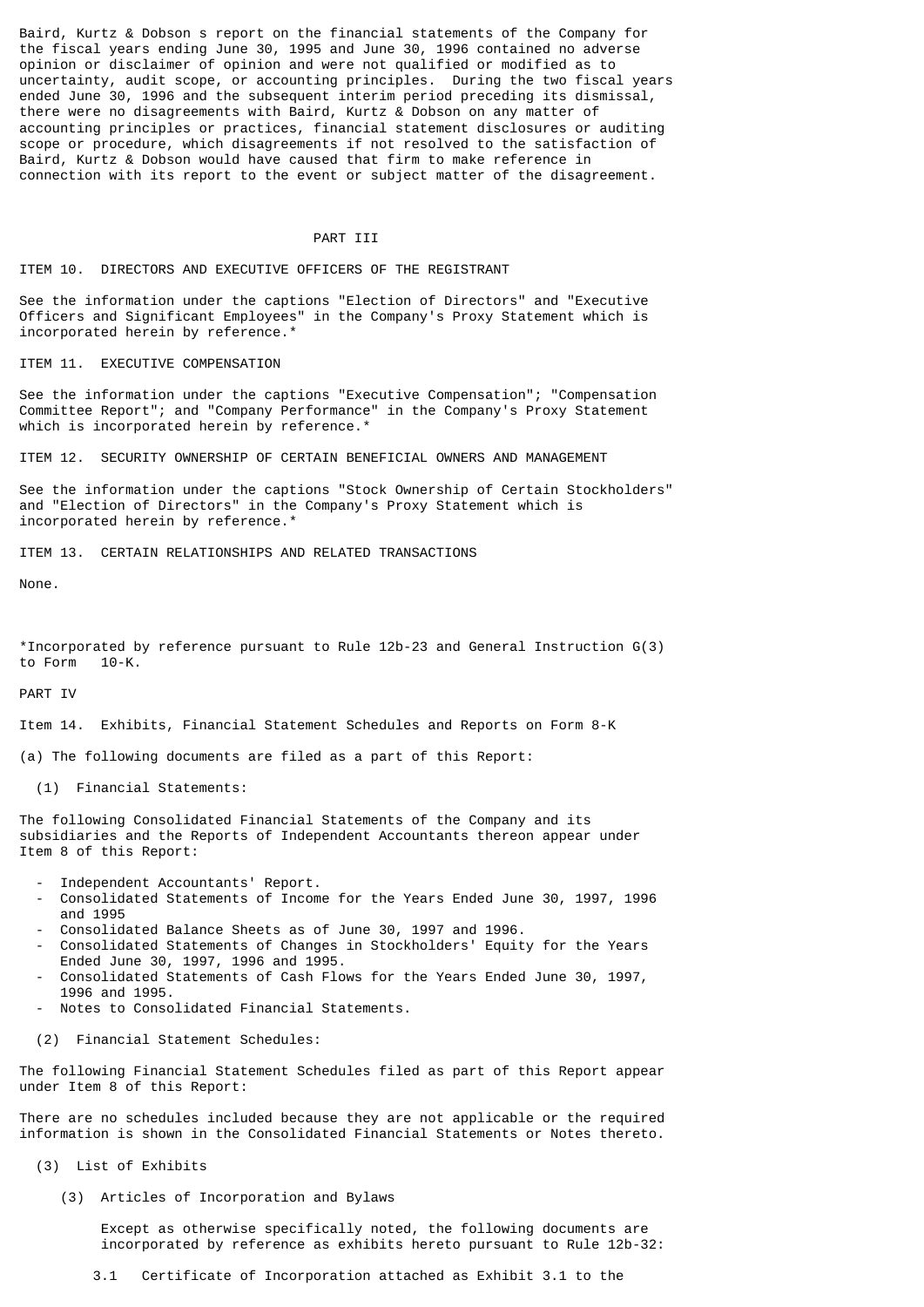Company's Registration Statement on Form S-1, filed November 17, 1985. 3.2 Certificate of Amendment of Certificate of Incorporation attached as Exhibit 4 to the Company's Quarterly Report on Form 10-Q for the Quarter ended December 31, 1987. 3.3 Certificate of Amendment of Certificate of Incorporation attached as Exhibit 3.1 to the Company's Annual Report on Form 10-K for the Year Ended June 30, 1993. 3.4 Amended and Restated Bylaws attached as Exhibit A to the Company's Quarterly Report on Form 10-Q for the Quarter ended March 31, 1996. 3.5 Certificate of Amendment of Certificate of Incorporation (attached hereto). (10) Material Contracts Except as otherwise noted, the following material contracts are incorporated herein by reference as Exhibits hereto pursuant to Rule 12b-32:

> 10.1 The Company's 1987 Stock Option Plan, as amended as of October 27, 1992 attached as Exhibit 19.1 to the Company's Quarterly Report on Form 10-Q for the Quarter ended September 30, 1992. 10.2 The Company's Non-Qualified Stock Option Plan, as amended as of October 26, 1993, attached as Exhibit 19.2 to the Company's Quarterly Report on Form 10-Q for the Quarter ended September 30, 1993. 10.3 The Company's 1995 Non-Qualified Stock Option Plan, attached as Exhibit 10.3 to the Company s Annual Report on Form 10-K for the Year Ended June 30, 1996. 10.4 IBM Remarketer Agreement dated May 21, 1992, attached as Exhibit 10.1 to the Company's Annual Report on Form 10-K for the Year Ended June 30, 1992. 10.5 Purchase Agreement for CommLink Corp. dated July 27, 1994, the CommLink Stock Purchase Option dated February 28, 1992 and the Option Modification dated October 14, 1993, all attached as Exhibit 2 to the Company's Current Report on Form 8-K dated July 27, 1994. 10.6 Stock Purchase Agreement for Liberty Software, Inc. dated June 30, 1995, attached as Exhibit 2 to the Company's Current Report on Form 8-K dated June 30, 1995. 10.7 Marketing Agreement and Master Agreement, each dated June 30, 1995 between the Company and Broadway & Seymour, Inc., attached as Exhibit 10 to the Company's Current Report on Form 8-K dated June 30, 1995. 10.8 Form of Indemnity Agreement which has been entered into as of August 27, 1996 between the Company and each of its Directors, attached as Exhibit 10.8 to the Company s Annual Report on Form 10-K for the Year Ended June 30, 1996. 10.9 The Company s 1996 Stock Option Plan (attached hereto).

(21) Subsidiaries of the Registrant

A list of the Company's subsidiaries is attached hereto as Exhibit 21.

(23) Consents of Experts and Counsel

 Consents of Independent Accountants are attached hereto as Exhibit 23A and 23B.

(b) Reports on Form 8-K:

 The following report on Form 8-K was filed during the last quarter of the period covered by this report: Change in Registrant's Accountant dated May 8, 1997.

#### **SIGNATURES**

Pursuant to the requirements of Section 13 or 15(d) of the Securities Exchange Act of 1934, the Registrant has duly caused this report to be signed on its behalf by the undersigned, thereunto duly authorized this 26th day of September, 1997.

JACK HENRY & ASSOCIATES, INC., Registrant

By /s/ Michael E. Henry

 Michael E. Henry Chairman of the Board

Pursuant to the requirements of the Securities Exchange Act of 1934, this report has been signed below by the following persons on behalf of the registrant and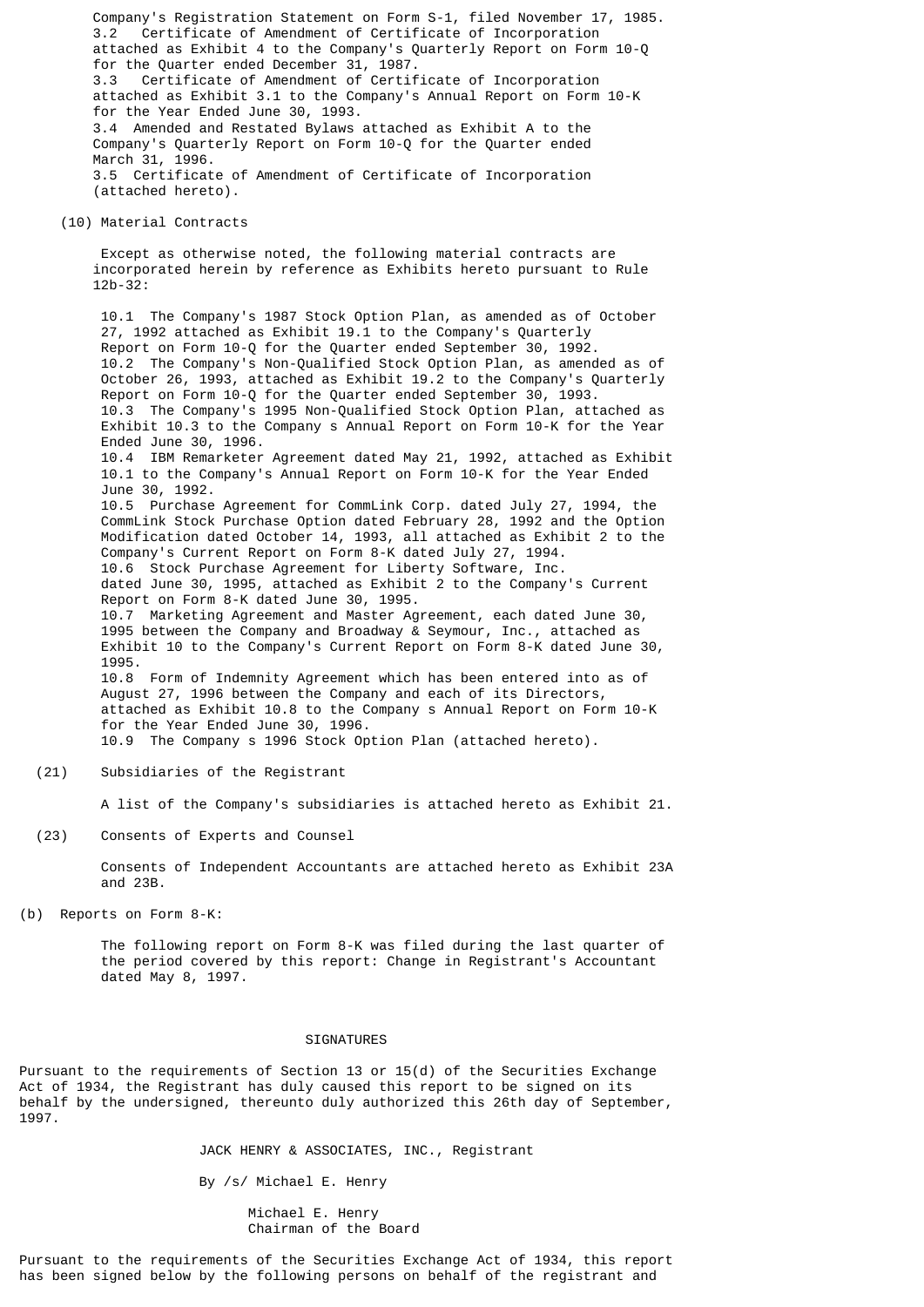| in the capacities and on the dates indicated: |                                                                                                        |                    |
|-----------------------------------------------|--------------------------------------------------------------------------------------------------------|--------------------|
| <b>SIGNATURE</b>                              | CAPACITY                                                                                               | <b>DATE</b>        |
| /s/ Michael E. Henry<br>Michael E. Henry      | Chairman of the<br>Board and Chief<br>Executive Officer                                                | September 26, 1997 |
| /s/ Michael R. Wallace<br>Michael R. Wallace  | President, Chief<br>Operating Officer<br>and Director                                                  | September 26, 1997 |
| /s/ John W. Henry<br>John W. Henry            | Vice Chairman, Senior<br>Vice President and<br>Director                                                | September 26, 1997 |
| /s/ Jerry D. Hall<br>Jerry D. Hall            | Executive Vice<br>President and<br>Director                                                            | September 26, 1997 |
| /s/ Terry W. Thompson<br>Terry W. Thompson    | Vice President,<br>Treasurer and<br>Chief Financial<br>Officer<br>(Principal<br>Accounting<br>Officer) | September 26, 1997 |
| /s/ James J. Ellis<br>James J. Ellis          | Director                                                                                               | September 26, 1997 |
| /s/ Burton O. George<br>Burton O. George      | Director                                                                                               | September 26, 1997 |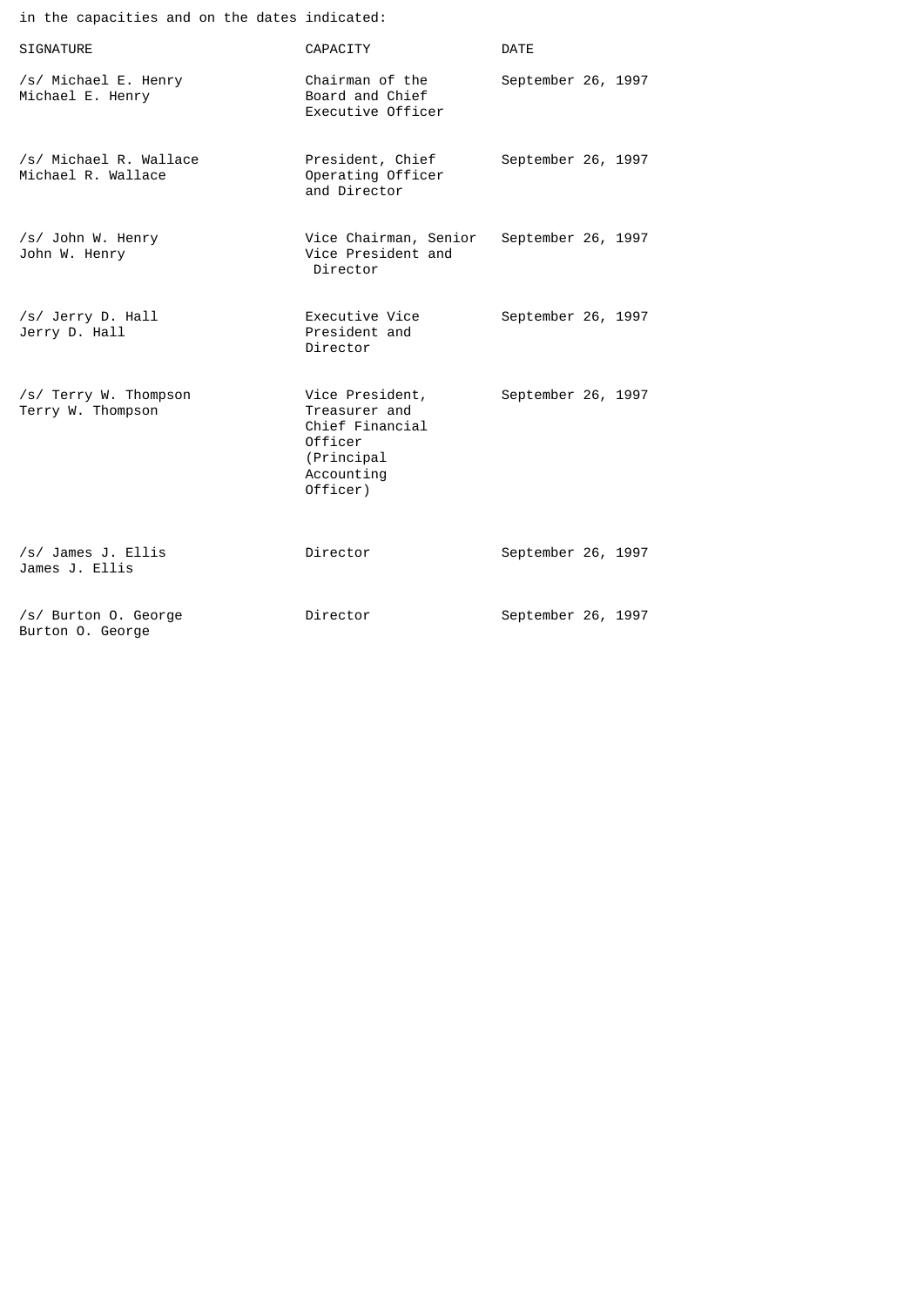Exhibit 21

 JACK HENRY & ASSOCIATES, INC. MONETT, MO 65708

LIST OF SUBSIDIARIES AT 6/30/97

Jack Henry International, Ltd. Monett, Missouri

BankVision Software, Ltd. Monett, Missouri

CommLink Corp. Houston, Texas

Exhibit 3.5

 State of Delaware Certificate of Amendment of Certificate of Incorporation

First: That at a meeting of the Board of Directors of Jack Henry & Associates, Inc., resolutions were duly adopted setting forth a proposed amendment of the Certificate of Incorporation of said corporation, declaring said amendment to be advisable and requesting that the stockholders consider same. The resolution setting forth the proposed amendment is as follows:

RESOLVED, that the Certificate of Incorporation of this corporation be amended as follows:

Article Ten shall be deleted in its entirety and the following substituted in lieu thereof:

TENTH: The board of directors of the corporation is expressly authorized to make, alter or repeal the bylaws of the corporation. The bylaws of the corporation may also be adopted, altered, amended or repealed by the affirmative vote of the holders of two-thirds of the corporations stock entitled to vote.

New Articles Sixteen and Seventeen are hereby inserted as follows:

SIXTEENTH: Any action required or permitted to be taken by the stockholders of the corporation must be taken at an annual or special meeting of the stockholders and may not be taken by any consent in writing in lieu of a meeting of such stockholders.

SEVENTEENTH: The Board of Directors of the corporation, when evaluating any offer of another party to (I) purchase or exchange any securities or property for any outstanding equity securities of the corporation, (ii) merge or consolidate the corporation with another corporation, or (iii) purchase or otherwise acquire all or substantially all of the properties and assets of the corporation, shall, in connection with the exercise of its judgment in determining what is in the best interests of the corporation and its stockholders, give due consideration to all relevant factors, including without limitation: (a) not only the price or other consideration being offered in relation to the then current market price of the corporations outstanding shares of capital stock, but also the Board of Directors estimate of the future value of the corporation as an independent going concern and the unrealized value of its property and assets; (b) the financial and managerial resources and future prospects of the other party; and the possible social, legal, environmental and economic effects of the transaction on the business of the corporation and its subsidiaries and on the employees, customers and creditors of the corporation and its subsidiaries and the effects on the communities in which the corporations offices are located. In evaluating any such offer on the basis of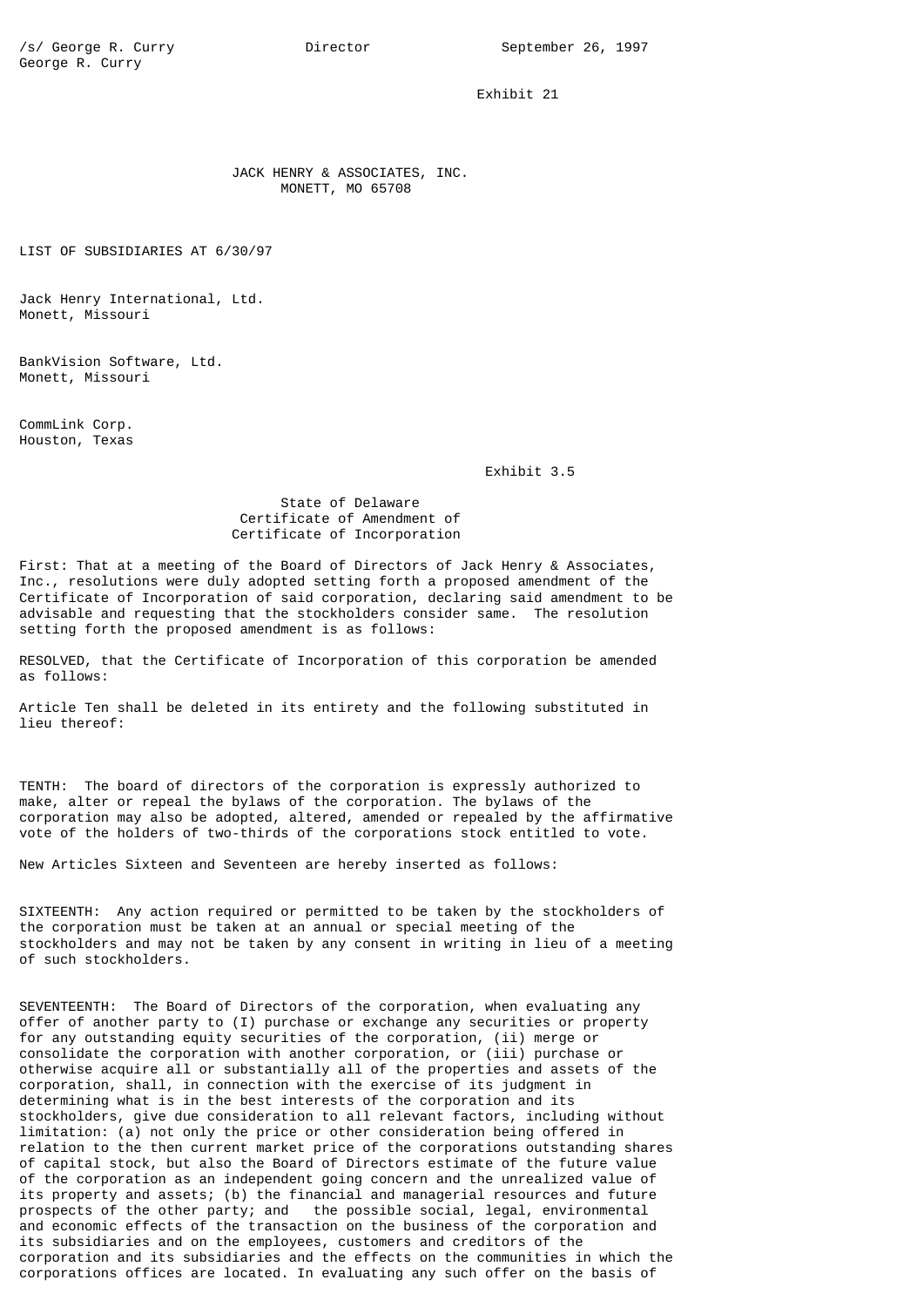the foregoing factors, the directors shall be deemed to be performing their duly authorized duties and acting in good faith and in the best interests of the corporation within the meaning of Section 145 of the General Corporation Law of Delaware, as it may be amended from time to time.

Second: That thereafter, pursuant to resolution of its Board of Directors, an annual meeting of the stockholders of said corporation was duly called and held, upon notice in accordance with Section 222 of the General Corporation Law of the State of Delaware at which meeting the necessary number of shares as required by statute were voted in favor of the amendment.

Third: That said amendment was duly adopted in accordance with the provisions of Section 242 of the General Corporation Law of the State of Delaware.

Fourth: That the capital of said corporation shall not be reduced under or by reason of said amendment.

In Witness Whereof, said Jack Henry & Associates, Inc. Has caused this certificate to be signed by Michael R. Wallace, its President, and Janet E. Gray, its Secretary, this 3rd day of December, 1996. By: Michael R. Wallace, President Attest: Janet E. Gray, Secretary

 Exhibit 10.9 JACK HENRY & ASSOCIATES, INC. 1996 STOCK OPTION PLAN

## PURPOSES OF THE PLAN

This 1996 Stock Option Plan (the Plan) is intended to promote the interests of JACK HENRY & ASSOCIATES, INC. (JHA) by providing a method whereby those employees of JHA or its subsidiaries who are primarily responsible for the management, growth and financial success of JHA and its subsidiaries may be offered incentives and rewards which will encourage them to acquire a proprietary interest, or otherwise increase their proprietary interest in JHA and remain in the service and employ of JHA or its subsidiaries.

# ADMINISTRATION OF THE PLAN

The Plan shall be administered by the Board of Directors (the Board) of JHA. The Board, however, may at any time appoint a committee (Committee) of two (2) or more non-employee directors and delegate to such Committee one or more of the administrative powers allocated to the Board under the provisions of the Plan, including (without limitation) the power to determine the person or persons to be granted options under the Plan, the number of shares to be covered by such options, whether such options are to be incentive stock options (Incentive Option) under Section 422A of the Internal Revenue Code of 1986, as amended (the Code) or non-qualified options not intended to meet the requirements of Section 422A, and the time or times at which options are to be exercisable. Members of the Committee shall serve for such period of time as the Board may determine and shall be subject to removal by the Board at any time. The Board may also at any time terminate the functions of the Committee and reassume all powers and authority previously delegated to the Committee.

References to the Committee in various sections of the Plan shall be of no force or effect unless the Committee is at the time responsible for the administration of the section of the Plan which includes the reference to the Committee. The Board is authorized (subject to the provisions of the Plan) to establish such rules and regulations as it may deem appropriate for the proper administration of the Plan and to make such determinations under, and issue such interpretations of, the Plan and any outstanding options as it may deem necessary or advisable. Decisions of the Board or the Committee, as the case may be, shall be final and binding on all parties who have an interest in the Plan or any outstanding option.

All determinations made and other actions taken by the Board or Committee shall be made by the affirmative vote of a majority of the members of the Board or Committee, but any determination or action reduced to writing and signed by a majority of the members of the Board or Committee shall be fully as effective as if it had been made or taken by a majority vote at a meeting duly called and held.

# ELIGIBILITY FOR OPTION GRANTS

The persons who shall be eligible to receive options pursuant to the Plan are such employees of JHA, any Subsidiary Corporation of JHA (Subsidiary Corporation) or any Affiliated Company of JHA, as hereinafter defined, including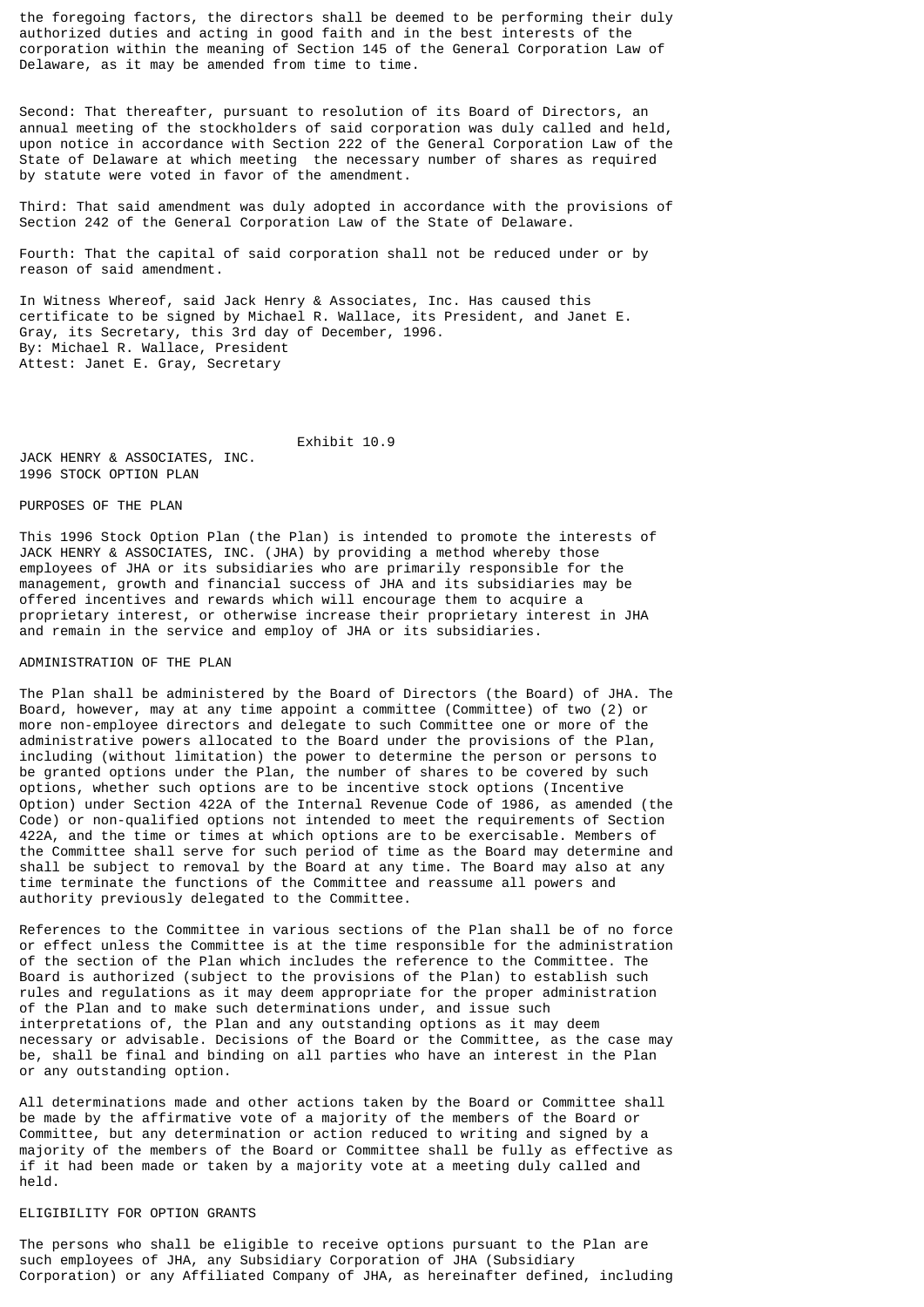employees who are members of the Board of JHA, as the Board or Committee shall from time to time select. As used herein, the term Subsidiary Corporation shall be defined as set forth in Section 425(f) of the Code.

The Board or Committee shall have full authority to determine the number of shares to be covered by granted options, whether options are to be Incentive Options under Section 422A of the Code or non-qualified options not intended to meet the requirements of Section 422A, the time or times at which options are to be exercisable, and such other terms and conditions as may be applicable to such options.

## STOCK SUBJECT TO THE PLAN

The stock issuable under the Plan shall be shares of JHA authorized but unissued or reacquired Common Stock par value \$.01 (Common Stock). The aggregate number of shares which may be issued under the Plan shall not exceed One Million Five Hundred Thousand (1,500,000) shares. The total number of shares issuable under the Plan shall be subject to adjustment from time to time in accordance with subsection (c) below.

Should an option expire, be surrendered in whole or in part or terminate for any reason without being exercised, then the shares subject to the portion of the option expired, surrendered or not so exercised shall be available for subsequent option grants under the Plan; provided, however, shares subject to any option or portion thereof surrendered in accordance with Section 7 of the Plan shall not be available for subsequent option grants under the Plan.

In the event any change is made to the Common Stock issuable under the Plan (whether by reason of merger, consolidation, reorganization, recapitalization, or exchange of shares or by stock dividend, stock split, combination of shares, or other change in capital structure effected without receipt of consideration), then unless such change results in the termination of all outstanding options pursuant to the provisions of Section 7 of the Plan, such adjustments shall be made in the maximum number and/or class of shares issuable under the Plan and in the number, class of shares and/or the option price per share of the stock subject to each outstanding option as may be determined by the Board to be appropriate in order to prevent the dilution of benefits hereunder or under outstanding options.

### TERMS AND CONDITIONS OF OPTIONS

Option Agreements. The granting of an option hereunder shall occur at the time the Board or Committee adopts a resolution granting an option pursuant to this Plan or at such later date as may be specified by the Board or the Committee in such resolution (the Grant Date). Options granted pursuant to the Plan shall be evidenced by instruments in such form and containing such terms and conditions as the Board shall from time to time authorize; provided, however, that each such instrument shall comply with and incorporate the terms and conditions specified in this Section 5.

## Option Price

The option price per share shall be fixed by the Board or Committee, but in no event shall the option price per share be less than one hundred percent (100%) of the fair market value of a share of Common Stock on the date of the option grant.

The option price shall become immediately due upon exercise of the option and shall be payable in one of the alternative forms specified below:

## full payment by certified check payable to JHA;

 full payment in shares of Common Stock having a fair market value on the Exercise Date (as such term is defined below) equal to the option price; or

 any combination of certified check payable to JHA and/or shares of Common Stock valued at fair market value on the Exercise Date, equal in the aggregate to the option price.

For purposes of this subsection (2), the Exercise Date shall be the date on which written notice of the exercise of the option is delivered to JHA, together with payment of the option price for the purchased shares.

The fair market value of a share of Common Stock on any relevant date under subsections (1) and (2) above (and for all other valuation purposes under the Plan) shall be determined in accordance with the following provisions:

If the Common Stock is not at the time listed or admitted to trading on any stock exchange, but is traded in the over-the-counter market, the fair market value shall be the mean between the last reported bid price and the last reported asked price (or, if such information is available, the mean between the last reported high and low sales prices) of one share of Common Stock on the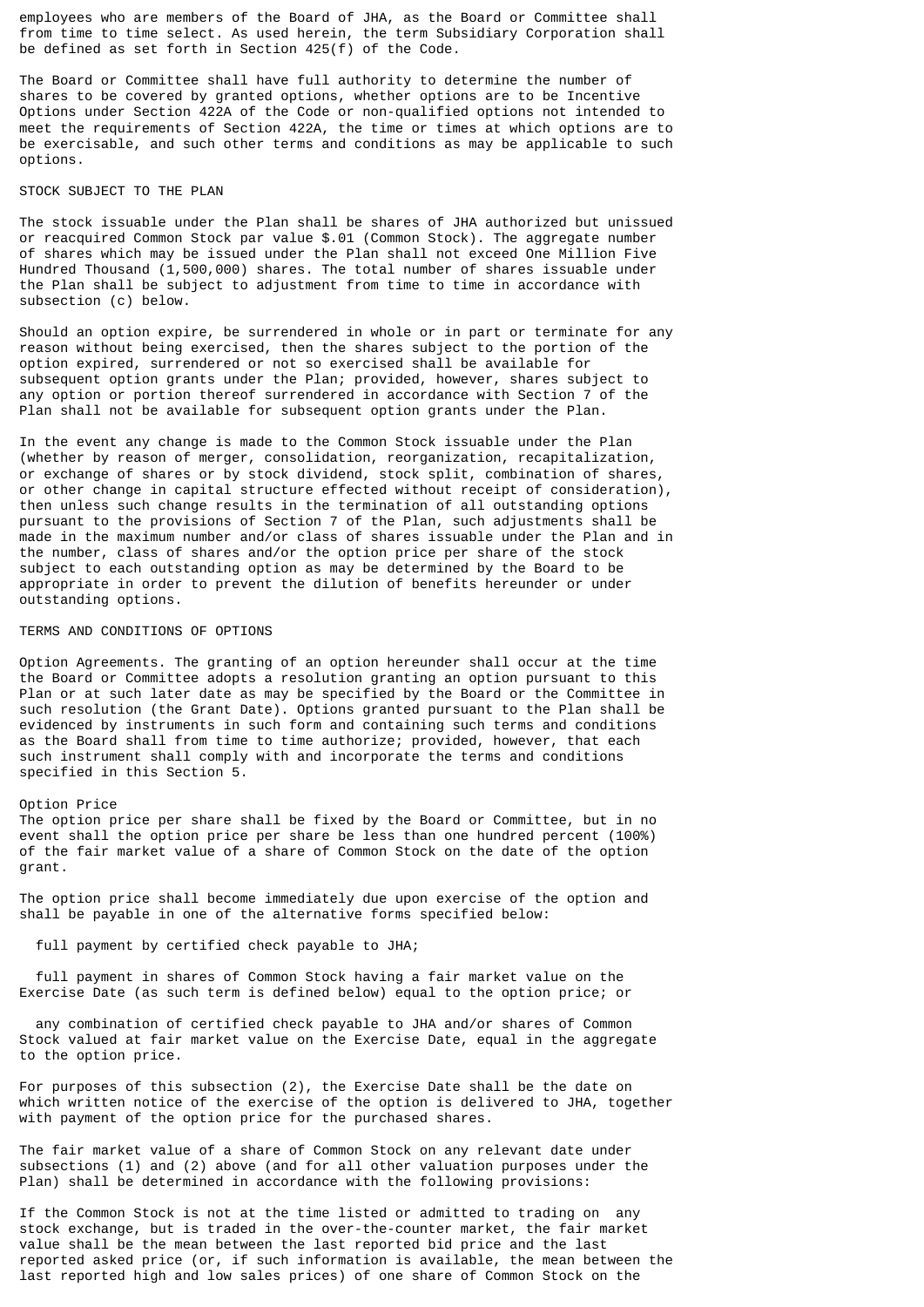valuation date in the over-the-counter market, as such prices are reported by the National Association of Securities Dealers, Inc. through its NASDAQ system or any successor system. If there are no reported bid and asked prices or high and low sales prices reported on the valuation date, then the mean between the last reported bid price and last reported asked price (or, if such information is available, the mean between the last reported high and low sales prices) on the last date preceding the valuation date for which such quotations or prices existed shall be determinative of fair market value.

If the Common Stock is at the time listed or admitted to trading on any stock exchange, then the fair market value shall be the mean between the last reported high and low sales prices of one share of Common Stock on the valuation date on the stock exchange determined by the Board or Committee to be the primary market for the Common Stock, as such price is officially quoted on the composite tape of transactions on such exchange. If there is no reported sale of Common Stock on such exchange on the valuation date, then the fair market value shall be the mean between the last reported high and low sales prices on the exchange on the last date preceding the valuation date for which such quotations exist.

If the Common Stock at the time is neither listed nor admitted to trading on any stock exchange nor traded in the over-the-counter market, then the fair market value shall be determined by the Board after taking into account such factors as the Board shall deem appropriate, including valuations of the stock performed by independent appraisers selected by the Board.

Term and Exercise of Options. Each option granted under the Plan shall become exercisable at such time or times and upon fulfillment of such conditions as are determined by the Board and for such period of time thereafter and for such number of shares as shall be determined by the Board or Committee and set forth in the instrument evidencing such option. However, no option granted under the Plan shall have a term in excess of ten (10) years from the grant date.

Assignability. For the first six (6) months after the date of grant, no option granted under the Plan shall be transferable by the optionee other than by will or by the laws of descent and distribution. Following the first six (6) months after the date of grant, options may be transferred during the lifetime of an optionee, to any Permitted Transferee. Permitted Transferees shall include members of the immediate family of the optionee, any charity qualified under 501 (c) (3) of the Internal Revenue Code and any trust established for the benefit of the optionee or the optionees immediate family members. For this purpose, immediate family member shall mean the optionees spouse, children, stepchildren, grandchildren and step-grandchildren and any partnership, corporation, limited liability company or other entity, all the beneficial interests in which are held by the optionee or immediate family members. Permitted Transferees may only transfer options to other Permitted Transferees of the optionee. JHA may disregard any transfer of an option which has not been properly registered with JHA or its agents. In the event of a death of a Permitted Transferee who held options at death, such options shall thereafter be exercisable, as provided in subsection (f)(3), by such person(s) entitled to do so under the will of the Permitted Transferee, or by the legal representative of the Permitted Transferee.

Employment Status. For purposes of Section (f) of this Section 5, an optionee shall be deemed to be an employee of JHA if such optionee is employed by i) JHA; ii) a Parent Corporation (as that term is defined in Section 425(e) of the Code) of JHA (Parent Corporation); iii) a Subsidiary Corporation of JHA; or iv) any corporation in which JHA directly or indirectly owns stock possessing at least twenty percent (20%) of the total combined voting power of all classes of stock:, or any partnership in which JHA directly or indirectly owns at least twenty percent (20%) of the capital interest or profits interest (Affiliated Company) (JHA and all such other companies are sometimes hereinafter referred to as the employer corporation); provided, however, that if an optionee is employed by an Affiliated Company, no shares of stock acquired by such optionee upon exercise of an Incentive Option will be eligible to qualify for tax treatment under Section 422A of the Code unless such optionee was employed by JHA, a Subsidiary Corporation or a Parent Corporation of JHA on the date such Incentive Option was granted and such optionee acquires such stock by exercising such Incentive Option not later than three (3) months from the date such optionee is last employed by JHA, a Subsidiary Corporation or a Parent Corporation of JHA.

## Effect of Termination of Employment

In the event the employment of an employee to whom an option has been granted under the Plan shall be terminated other than by reason of permanent disability within the meaning of Section 22 (e) (3) of the Code, retirement pursuant to any retirement plan of any employer corporation, or by death, then any outstanding options granted to such employee under the Plan shall terminate and cease to be exercisable by the employee or any Permitted Transferee immediately upon the date of such termination of employment (but in any event not later than the termination date of the option). Options granted under the Plan shall not be affected by any change of duties or position so long as the optionee continues to be in the employ of JHA. The option agreements may contain such provisions as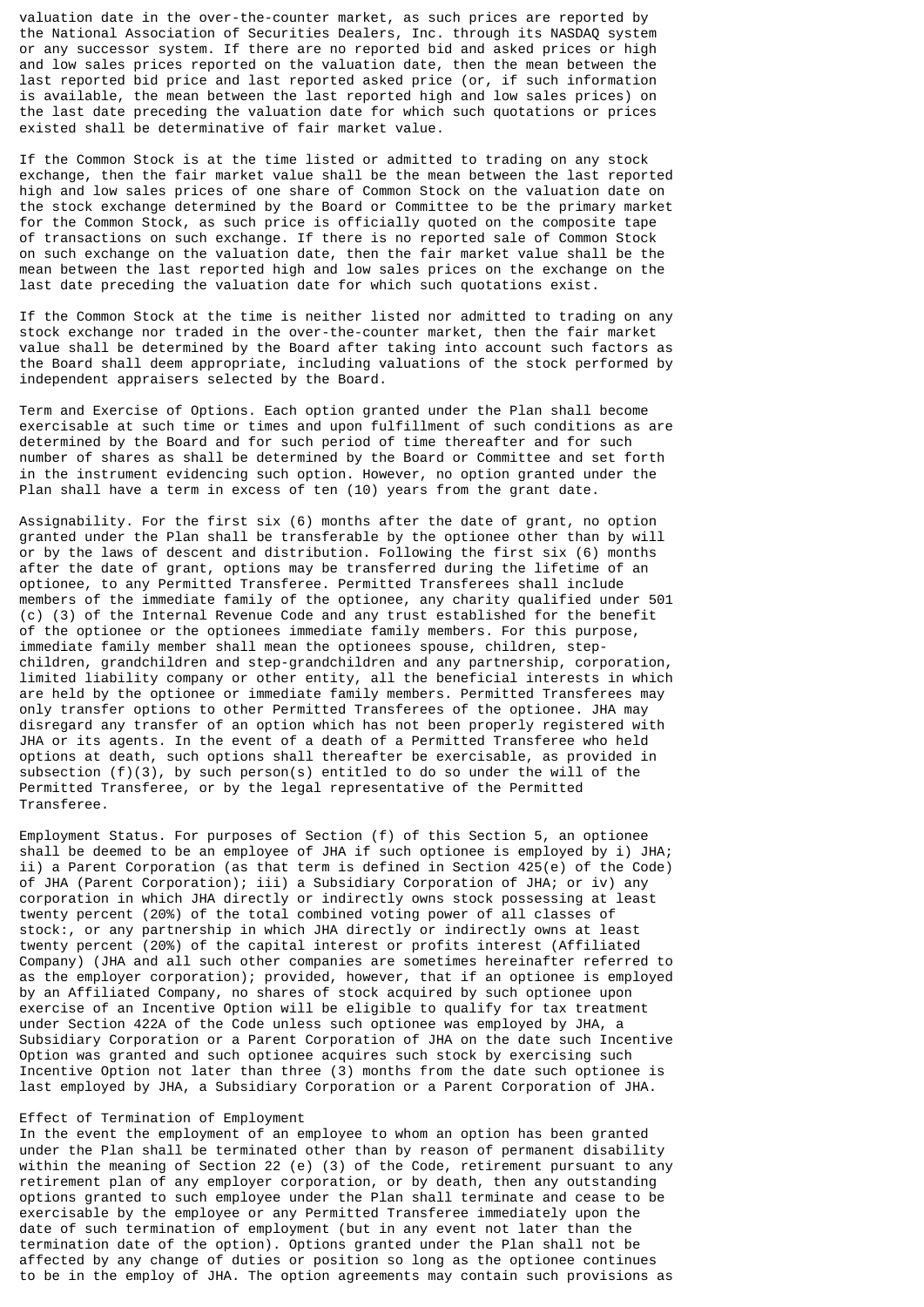the Board shall approve with reference to the effect of approved leaves of absence.

If an employee holding an option which has not expired or terminated shall become permanently disabled within the meaning of Section 22(e) (3) of the Code, then the employee shall have a period of one (1) year from the date of cessation of employee status during which to exercise such option or options for the number of shares for which such option or options are exercisable on the date of cessation of employee status, but in no event shall such options be exercisable after the specified expiration date of the option term. Upon the expiration of such limited period of exercisability, or (if earlier) upon the expiration of the option term, the option shall terminate and cease to be exercisable.

If an employee holding an option which has not expired or terminated shall retire pursuant to any retirement plan of any employer corporation, then the employee shall have a period of three (3) months from the date of cessation of employee status during which to exercise such option or options for the number of shares for which such option or options are exercisable on the date of cessation of employment status, but in no event shall such options be exercisable after the specified expiration date of the option. Upon the expiration of such limited period of exercisability, or (if earlier) upon the expiration of the option term, the option shall terminate and cease to be exercisable.

If a person holding an option which has not expired or terminated shall die, then the estate of the decedent or the person or persons to whom his or her rights under the option were transferred by will or by the laws of descent and distribution shall have a period of one (1) year from the date of death during which to exercise such option or options for the number of shares as to which the decedent could have exercised such option at the time of his or her death, but in no event shall such options be exercisable after the specified expiration date of the option term. Any such exercise shall be effected by written notice to the Board from the persons entitled to exercise the option and the person or persons giving the same shall furnish to the Board such other documents or papers as the Board may reasonably require, including, without limitation, evidence of the authority of such person or persons to exercise the option and evidence satisfactory to the Board that any death taxes payable with respect to such shares have been paid or provided for. Upon the expiration of such limited period of exercisability, or (if earlier) upon the expiration of the option term, the option shall terminate and cease to be exercisable.

Stockholder Rights. An option holder shall have none of the rights of a stockholder with respect to any shares covered by the option until such individual shall have exercised the option, paid the option price and been issued a stock certificate for the purchased shares. Upon exercise of the option, payment of the option price and issuance of the stock certificate, the option holder shall have all of the rights of a stockholder with respect to such shares including voting and dividend rights, subject only to the provisions of this Plan and other instruments implementing the provisions hereof.

## INCENTIVE OPTIONS.

The additional terms and conditions specified below shall be applicable to all Incentive Options granted under the Plan. Options which are specifically designated as non-qualified options when issued under the Plan shall not be subject to such additional terms and conditions.

Dollar Limitation. The aggregate fair market value (determined as of the respective date or dates of grant) of the Common Stock with respect to which Incentive Options granted under the Plan (or any other plan of JHA or its parent or subsidiary corporations) are exercisable for the first time by any optionee during any calendar year shall not exceed One Hundred Thousand Dollars (\$100,000) or such greater amount as may be permitted under subsequent amendments to Section 422A of the Code.

Ten Percent (10%) Shareholder. If any employee to whom an Incentive Option is to be granted pursuant to the provisions of the Plan is on the date of grant the owner of stock (as determined under Section 425(d) of the Code) possessing more than 10% of the total combined voting power of all classes of stock of JHA or any one of its Parent or Subsidiary Corporations, then the following special provisions shall be applicable to the Incentive Option granted to such individual:

The option price per share of the Common Stock subject to such Incentive Option shall not be less than one hundred ten percent (110%) of the fair market value of one share of Common Stock on the date of grant; and

No such Incentive Option shall have a term in excess of five (5) years from the date of grant.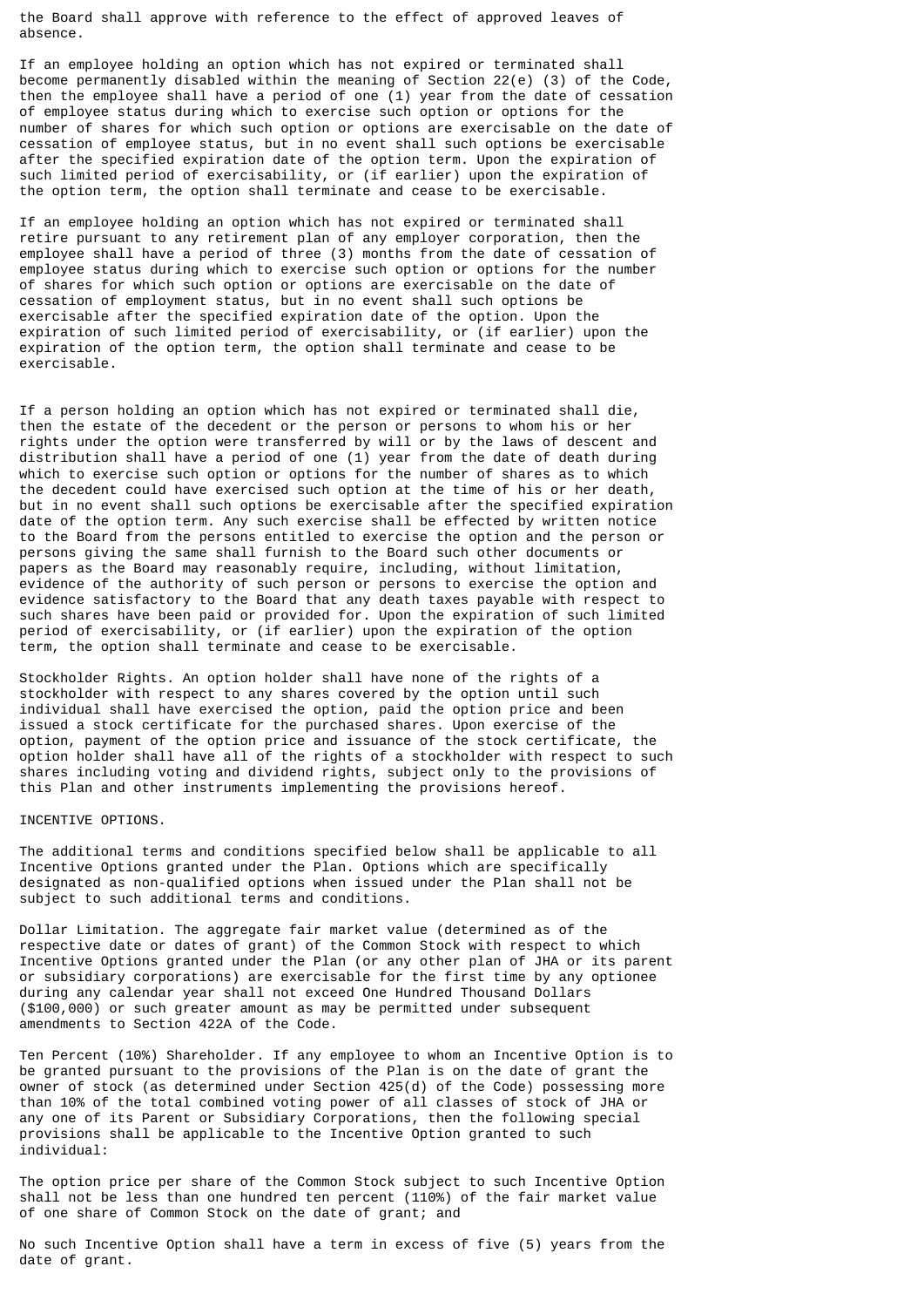Assignability. During the lifetime of the optionee, the Incentive Option shall be exercisable only by the optionee and shall not be assignable or transferable by the optionee otherwise than by will or by the laws of descent and distribution.

Except as modified by the preceding provisions of this Section 6, all the provisions of the Plan shall be applicable to Incentive Options granted hereunder.

# SURRENDER AND TERMINATION OF OPTIONS.

If either JHA or its stockholders enter into an agreement to dispose of all or substantially all of the assets of JHA or fifty percent (50%) or more of the outstanding voting stock of JHA by means of a sale, merger, reorganization or liquidation, then the Board shall have the discretionary authority, exercisable upon such terms and conditions as it deems appropriate, to authorize the surrender of all unexercised options in exchange for a cash distribution equal in amount to the difference between I) the fair market value at the authorized surrender date of the shares for which the surrendered option or portion thereof is at the time exercisable, and ii) the aggregate option price payable for such shares.

If, in connection with any such sale, merger, reorganization or liquidation, provision is made for each outstanding option to either be assumed by the successor corporation (or parent thereof) or be replaced with a comparable option to purchase shares of the capital stock of the successor corporation (or parent thereof), each person holding unexercised options shall be entitled to have such options assumed by the successor corporation (or parent thereof) or replaced with a comparable option, as the case may be. The determination of option comparability will be made by the Board, and its determination shall be final, binding and conclusive.

Upon consummation of such sale, merger, reorganization or liquidation, all outstanding options under the Plan shall terminate and cease to be exercisable, unless assumed by the successor corporation (or parent thereof).

The grant of options under the Plan shall in no way restrict or affect the right of JHA or its stockholders to adjust, reclassify, reorganize or otherwise change its capital or business structure or to merge, consolidate, dissolve, liquidate or sell or transfer all or any part of its business or assets.

# CANCELLATION AND NEW GRANT OF OPTIONS.

The Board shall have the authority to effect, at any time and from time to time, with the consent of the affected option holders, the cancellation of any or all outstanding options under the Plan and to grant in substitution therefor new options under the Plan covering the same or different numbers of shares of Common Stock but having an option price per share not less than one hundred percent (100%) of fair market value on the new grant date.

## AMENDMENT OF THE PLAN.

The Board shall have the exclusive power and authority to amend or modify the Plan in any or all respects whatsoever; provided, however, that no such amendment or modification shall, without the consent of the option holders, adversely affect rights and obligations with respect to options at the time outstanding under the Plan; and provided, further, that the Board shall not, without the approval of the stockholders of JHA, I) increase the maximum number of shares issuable under the Plan, except for permissible adjustments under Section 4(c); ii) materially modify the eligibility requirements for the grant of options under the Plan; or iii) make any other changes in the Plan which require stockholder approval pursuant to Section 422A of the Internal Revenue Code.

# EFFECTIVE DATE AND TERM OF PLAN.

The Plan shall become effective upon the later of I) November 1, 1996 or ii) the date the Plan shall have been approved by the JHA stockholders. The Board or Committee may grant options under the Plan at any time after the effective date and before the date fixed herein for termination of the Plan. The JHA 1987 Stock Option Plan shall terminate upon the effective date of this Plan, provided that all options then outstanding under the 1987 Stock Option Plan shall thereafter continue to have force and effect in accordance with the provisions of the instruments evidencing such options.

Unless sooner terminated by the Board or otherwise, the Plan shall terminate upon the earlier of I) the tenth (10th) anniversary of the effective date of the Plan, or ii) the date on which all shares available for issuance under the Plan shall have been issued pursuant to the exercise or surrender of options granted hereunder. If the date of termination is determined under clause (I) above, then options outstanding on such date shall thereafter continue to have force and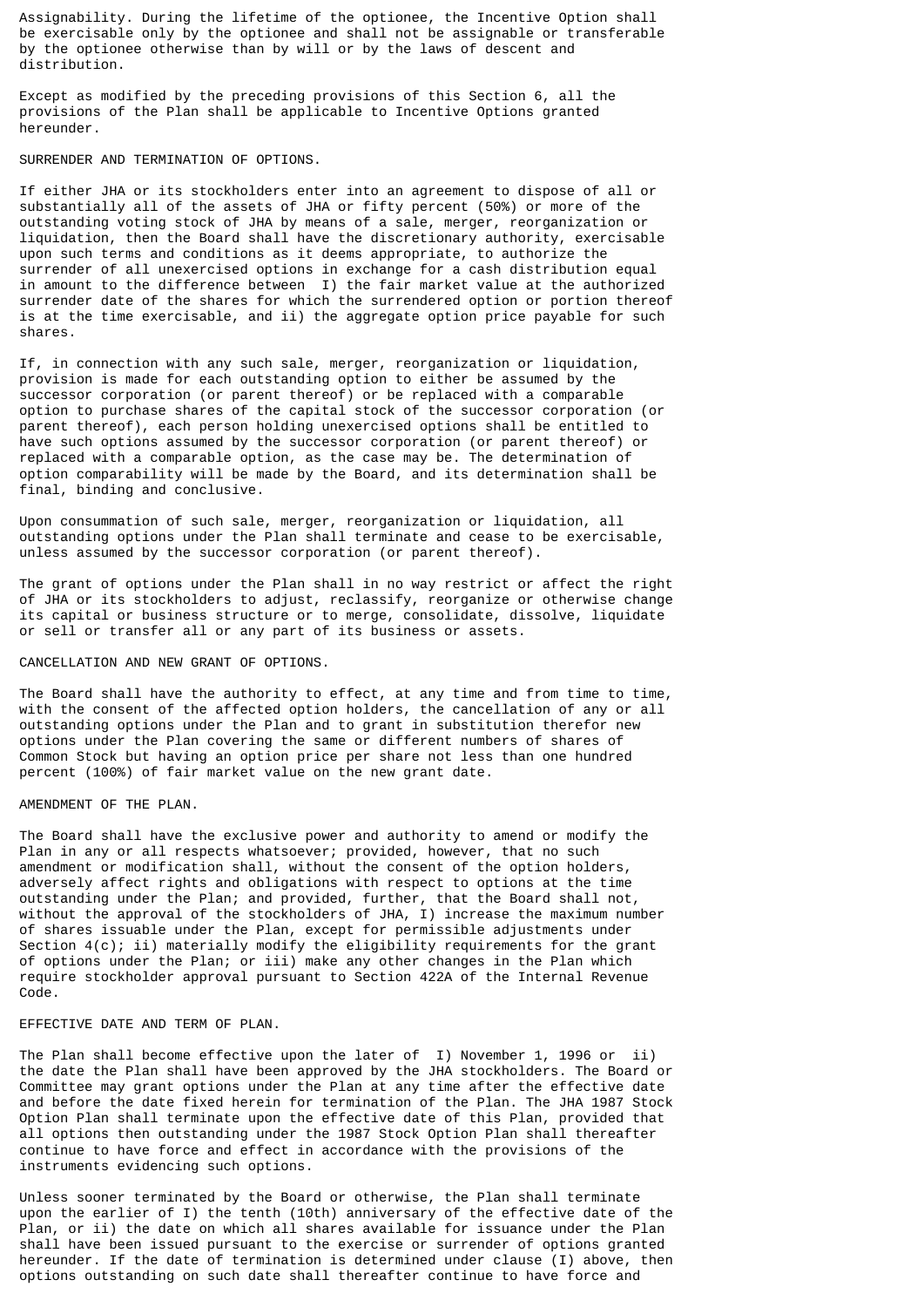effect in accordance with the provisions of the instruments evidencing such options.

Options may be granted under this Plan to purchase shares of Common Stock in excess of the number of shares then available for issuance under the Plan, provided I) an amendment to increase the maximum number of shares issuable under the Plan is adopted by the Board prior to the initial grant of any such option and is thereafter approved by the stockholders of JHA, and ii) each option so granted is not to become exercisable, in whole or in part, at any time prior to the obtaining of such stockholder approval.

## USE OF PROCEEDS.

The proceeds received by JHA from the sale of shares pursuant to options granted under the Plan shall be used for general corporate purposes.

## STOCK RESERVE.

JHA shall, at all times during the term of this Plan, reserve and keep available such number of shares of stock as will be sufficient to satisfy the requirements of this Plan. Such obligation to reserve shares of stock shall apply only with respect to options actually outstanding under this Plan and not with respect to the total number of shares available under this Plan for which options have not been granted.

LISTING, REGISTRATION AND COMPLIANCE WITH LAWS AND REGULATIONS.

Each option shall be subject to the requirement that if at any time the Board shall determine, in its discretion, that the listing of the shares subject to the option upon any securities exchange or the registration or qualification of such shares under any state or federal securities or other law or regulation, or the consent or approval of any governmental regulatory body, is necessary or desirable as a condition of, or in connection with, the granting of such option or the issue or purchase of the shares thereunder, no such option may be exercised in whole or in part unless such listing, registration, qualification, consent or approval shall have been effected or obtained free of any conditions not acceptable to the Board, and the option holder will supply JHA with such certificates, representations and information as JHA shall request and shall otherwise cooperate with JHA in obtaining such listing, registration, qualification, consent or approval. In the case of officers and other persons subject to Section 16(b) of the Securities Exchange Act of 1934, the Board may at any time impose any limitations upon the exercise of an option which, in the Boards discretion, are necessary or desirable to permit transactions hereunder by such persons to comply with Section 16(b) and the rules and regulations thereunder. If JHA, as part of an offering of securities or otherwise, finds it desirable because of federal or state regulatory requirements to reduce the period during which any options may be exercised, the Board may, in its discretion and without the option holders consent, so reduce such period on not less than fifteen (15) days written notice to the option holders.

Exhibit 23A

## INDEPENDENT AUDITORS CONSENT

We consent to the incorporation by reference in the Registration Statements of Jack Henry & Associates, Inc. on Form S-8 (File Nos. 33-65231, 33-65251 and 33- 16989) of our report dated August 15, 1997 appearing in the Annual Report on Form 10-K of Jack Henry & Associates, Inc. for the year ended June 30, 1997.

Deloitte & Touche LLP

St Louis, Missouri September 24, 1997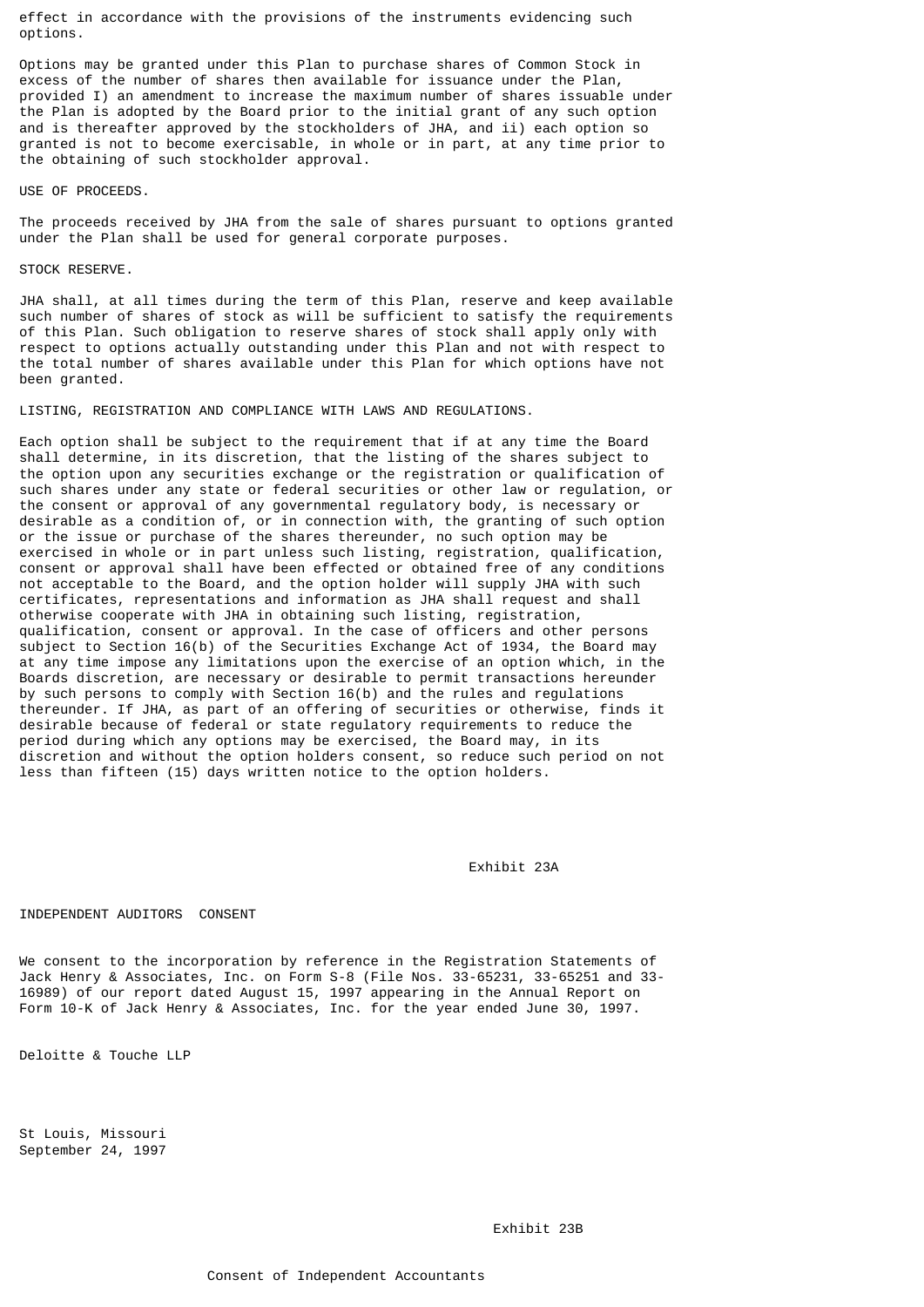Board of Directors Jack Henry & Associates, Inc.

We consent to incorporation by reference in the Registration Statements on Form S-8 of JACK HENRY & ASSOCIATES, INC. (File Nos. 33-65231 and 33-65251) of our report dated August 22, 1996, relating to the consolidated balance sheet of JACK HENRY & ASSOCIATES, INC. AND SUBSIDIARIES as of June 30, 1996, and the related consolidated statements of income, changes in stockholders equity and cash flows for each of the two years in the period ended June 30, 1996, which report appears in the June 30, 1997 annual report on Form 10-K of JACK HENRY & ASSOCIATES, INC.

Baird, Kurtz & Dobson

Joplin, Missouri September 23, 1997